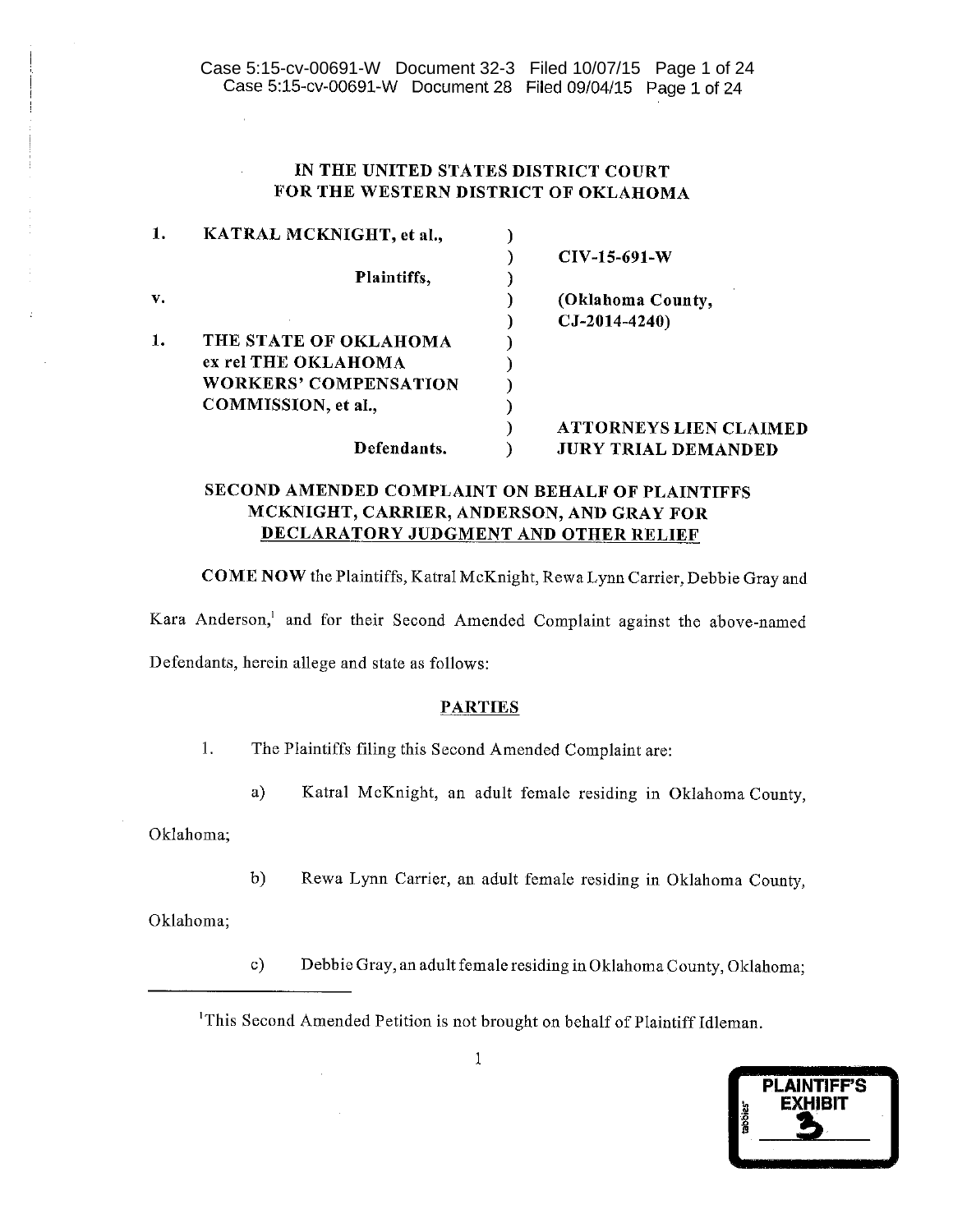and

 $\mathbf{d}$ Kara Anderson, an adult female residing in Oklahoma County, Oklahoma.

 $2.$ The Defendants are:

The State of Oklahoma ex rel. The Oklahoma Workers' Compensation  $a)$ Commission (hereinafter referred to as "the Commission"), a governmental entity doing business in Oklahoma County, Oklahoma;

 $b)$ The State of Oklahoma ex rel. The Oklahoma Workers' Compensation Court of Existing Claims (hereinafter referred to as "the CEC"), a governmental entity doing business in Oklahoma County, Oklahoma;

 $c)$ Defendant Rick Farmer, who works for the Commission as the **Executive Director;** 

> $\mathbf{d}$ Troy Wilson, who works for the Commission as a Commissioner; and

> $\circ$ ) Robert Gilliland, who works for the Commission as a Commissioner.

3. Each of the individual Defendants is/was an employee of the Commission and/or CEC at all times relevant hereto and acted at all times relevant hereto under the color of the authority granted to them by the Commission and/or CEC.

## **JURISDICTION AND VENUE**

4. This is a cause of action arising out of Plaintiff McKnight's, Carrier's, Gray's and Anderson's former employment with Defendants Commission and CEC. Plaintiffs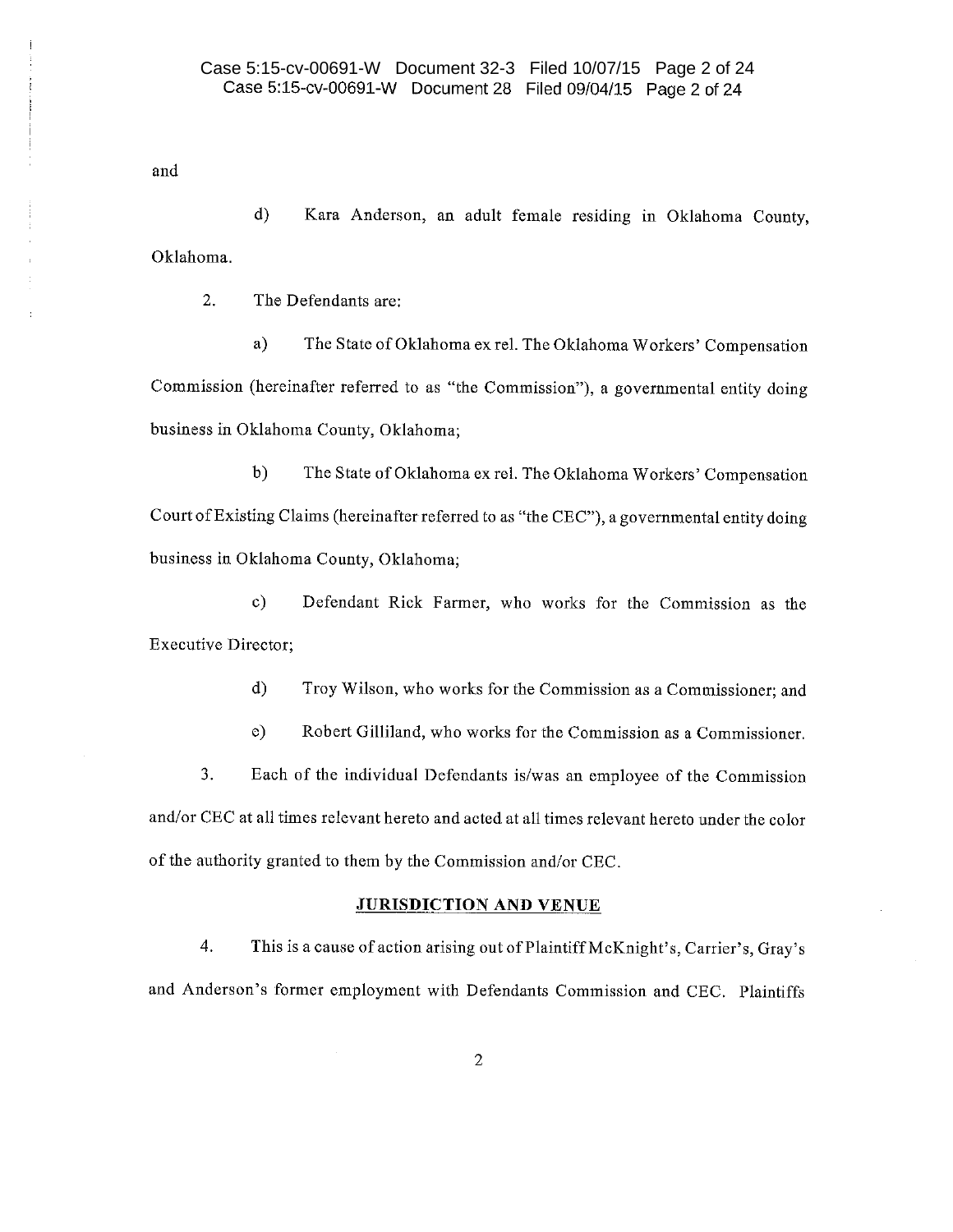# Case 5:15-cv-00691-W Document 32-3 Filed 10/07/15 Page 3 of 24 Case 5:15-cv-00691-W Document 28 Filed 09/04/15 Page 3 of 24

McKnight, Carrier, Gray and Anderson collectively seek a declaratory judgment stating that their July 9, 2014 terminations were legislatively prohibited under The Oklahoma Workers Compensation Act, 85A O.S. § 124A(1), and in violation of the Oklahoma Open Meetings Act, 25 O.S. § 301 et seq. Plaintiffs McKnight, Carrier, Gray and Anderson further collectively assert claims based on: violation of their right to due process guaranteed by the Oklahoma Constitution Art. 2 § 7; wrongful termination (Burk tort); age discrimination in violation of the Oklahoma Anti-Discrimination Act ("OADA"); religious discrimination in violation of Title VII of the Civil Rights Act of 1964, as amended and the OADA; tortious interference with contract/employment relationship; and tortious interference with prospective economic advantage.<sup>2</sup>

5. Plaintiffs Carrier, Gray and Anderson also bring claims for violation of the Family Medical Leave Act ("FMLA") and corresponding state law.

6. Plaintiff Anderson brings a claim for violations of the Rehabilitation Act and

<sup>&</sup>lt;sup>2</sup> As background, this case was initially filed in Oklahoma County District Court on July 25, 2014 seeking declaratory judgment and alleging claims for violation of the Oklahoma Worker's Compensation Act, violation of the Oklahoma Open Meetings Act, violation of the federal Age Discrimination in Employment Act ("ADEA"), public policy wrongful termination (Burk tort), due process/Oklahoma Constitutional violations, and failure to pay wages under Oklahoma law. Defendant Commission removed the case to federal court on August 18, 2014 and filed a Motion to Dismiss Plaintiffs' ADEA and Burk tort claims. On October 9, 2014, the U.S. District Court Judge Lee West dismissed such claims without prejudice and remanded this action back to Oklahoma County District Court. On May 14, 2015, Plaintiffs (excluding Idleman) filed an Amended Petition in Oklahoma County District Court, which was removed by Defendant Commission on June 24, 2015.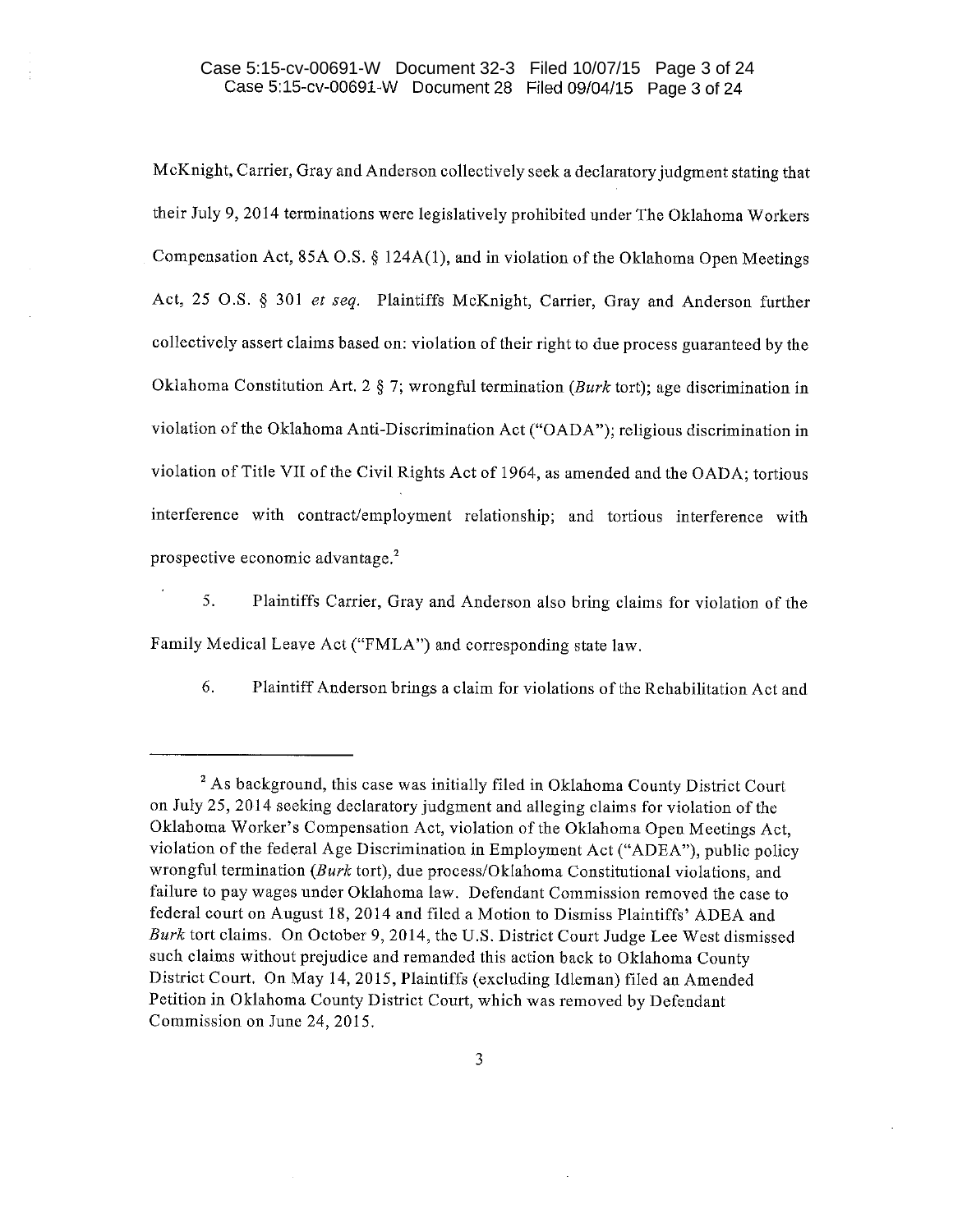the OADA.

7. Plaintiffs' constitutional injuries were caused by state actors.

8. All of the claims arose in and around Oklahoma County, and the Defendants are/were at all relevant times hereto located and/or doing business in such county and may be served in that county. Wherefore, venue is proper in this court.

9. To the extent required, Plaintiffs timely filed Charges of Discrimination with the Oklahoma Office of Civil Rights Enforcement ("OCRE") (as to the state law age claims, the religious discrimination claims and the disability discrimination claim). Thereafter, the OCRE transferred their Charges to the Equal Employment Opportunity Commission. Plaintiffs Carrier, Gray and McKnight received their Right to Sue letters dated April 29, 2015 (received by Plaintiffs by mail thereafter). The EEOC issued a Right to Sue letter to Plaintiff Anderson on or about May 14, 2015 (received by mail thereafter). This Amended Petition is timely filed within ninety (90) days of Plaintiffs' receipt of their Right to Sue letters.

10. Plaintiffs also timely submitted governmental tort claim notices on or about August 18, 2014 and December 30, 2014. Such notices were denied/deemed denied on or about December 1, 2014 and on or about March 31, 2015 (respectively) and the Amended Petition was filed within one hundred eighty (180) days of such denials.

#### **COLLECTIVE STATEMENT OF FACTS**

11. Plaintiffs were over the age of forty (40) at all times relevant hereto.

12. Plaintiffs were long-term employees at the Oklahoma Workers Compensation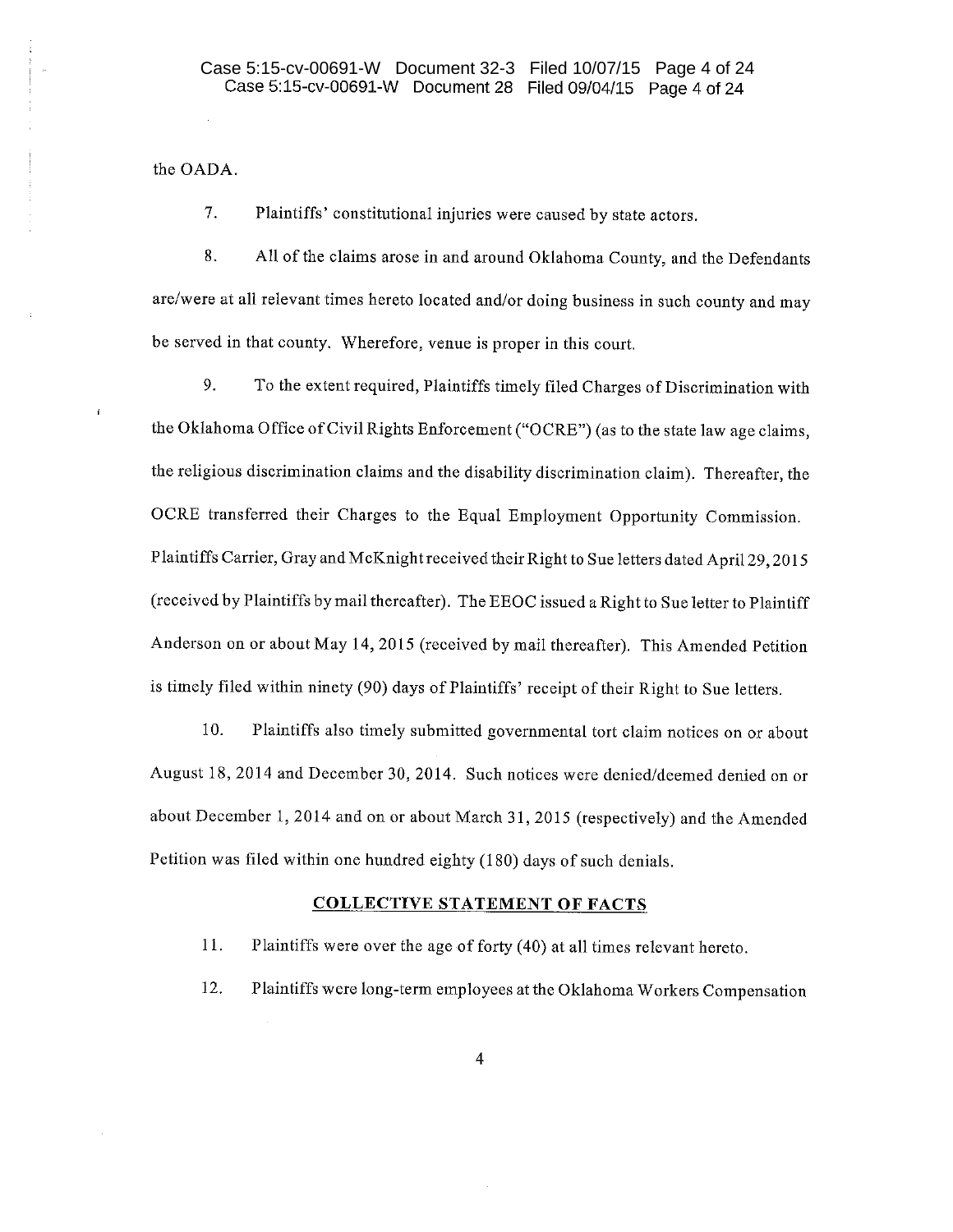Court ("OWCC"), each working there for more than twenty (20) years.

13. On or about February 1, 2014, the OWCC was dissolved as a result of the Oklahoma Legislature's passage of 85A O.S. § 1, et seq. In place of the OWCC, legislation created the Oklahoma Workers' Compensation Commission and the Oklahoma Workers' Compensation Court of Existing Claims.

14. Consistent with the minutes from the Commission's meetings, all OWCC employees became jointly employed by the Commission and the CEC. And, Plaintiffs performed job duties for both the Commission and the CEC.

15. Particularly, on or about February 3, 2014, Defendant Wilson issued a memo to the Commission/CEC employees. The memo stated a specific budget line was established for the CEC, and the Honorable Judge Brad Taylor had authority over the personnel assigned to him.

16. Significantly, the memo stated "[p]ersonnel assigned to the CEC include all judges, all court reports, three order writers (Anderson, Bennett & Richardson) and two administrators (Hall & Samples)." Thus, Plaintiff Anderson was assigned to perform work for the CEC. And, Anderson directly reported to Administrator Thomas Hall, who was also assigned to the CEC per Wilson's memo.

17. In addition, the memo stated that all other employees would perform work as Commission staff, and that the Commission and the CEC would "share most functions." These employees were later referred to as a "shared pool" of employees.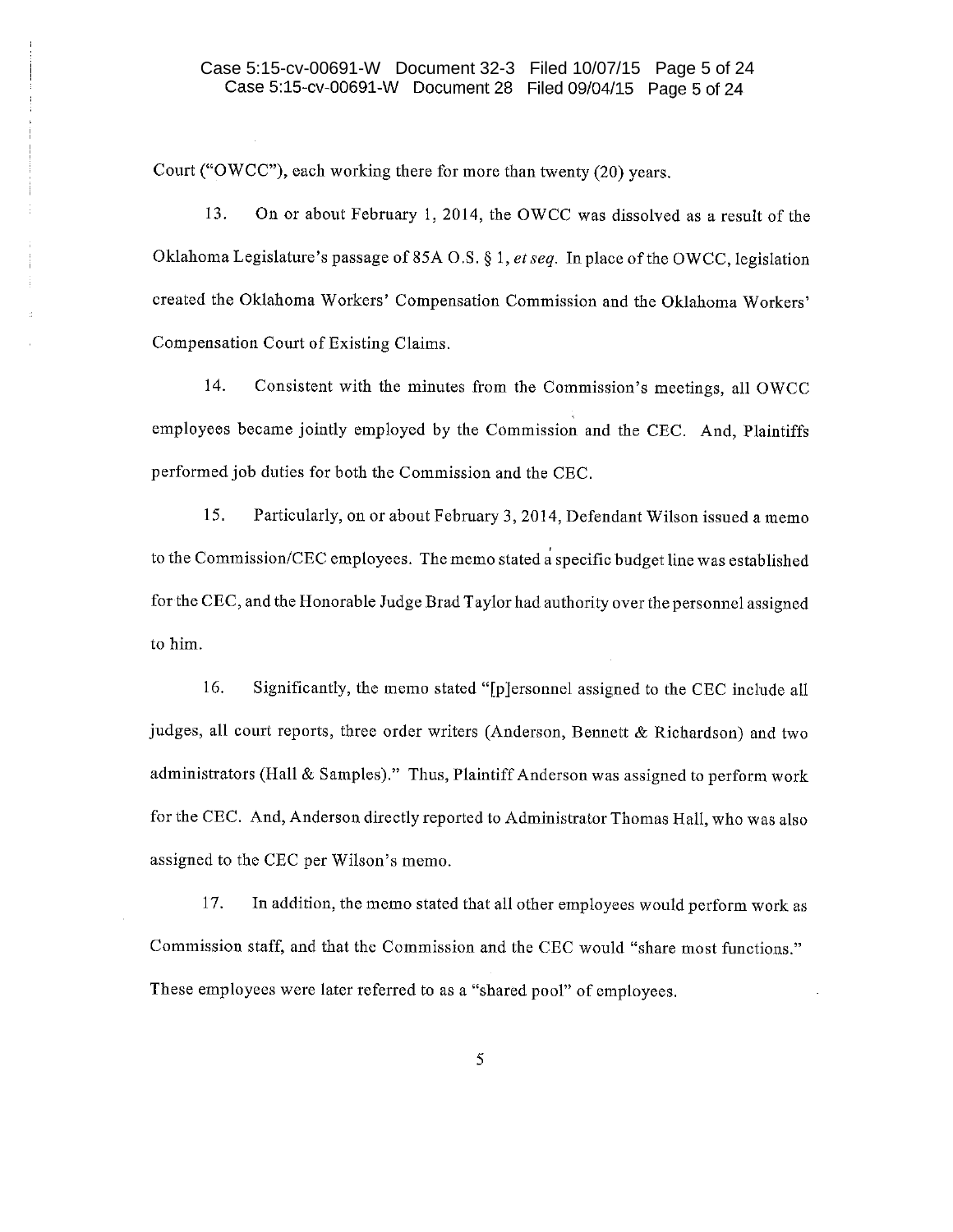# Case 5:15-cv-00691-W Document 32-3 Filed 10/07/15 Page 6 of 24 Case 5:15-cv-00691-W Document 28 Filed 09/04/15 Page 6 of 24

18. These "other" employees were advised by Wilson's memo to provide the highest quality service to both the WCC and CEC, and that they were "all on the same team."

19. Moreover, Commission emails following the February 1, 2014 transition identify the individuals performing work for both agencies as a "shared pool" of employees.

20. Following the February 1, 2014 transition, Plaintiffs' job duties remained the same with no substantive variation. For instance, Plaintiff Anderson continued to write Orders for worker's compensation judges. Once a worker's compensation hearing was completed, the court reporters (who were assigned to the CEC per Wilson's February 3, 2014 memo) brought Anderson the case file. Anderson then drafted an Order based on the information provided.

21. And, if Anderson was asked to provide assistance on a Commission matter, Anderson spoke with Administrator Hall, the Honorable Judge Taylor or the Honorable Judge Michael J. Harkey to obtain permission before providing such assistance.

22. Following the February 1, 2014 transition, Plaintiffs Gray, Carrier and McKnight continued in their former job duties as well, which included but were not limited to scanning, entering and verifying Form 2s (the document initiating a worker's compensation proceeding) and Orders for the CEC and Commission. The Orders were picked up from the CEC Orders Department each day.

23. Plaintiffs Gray, Carrier and McKnight also fielded questions from claimants and attorneys regarding both CEC and Commission filings. And, if Plaintiffs Gray, Carrier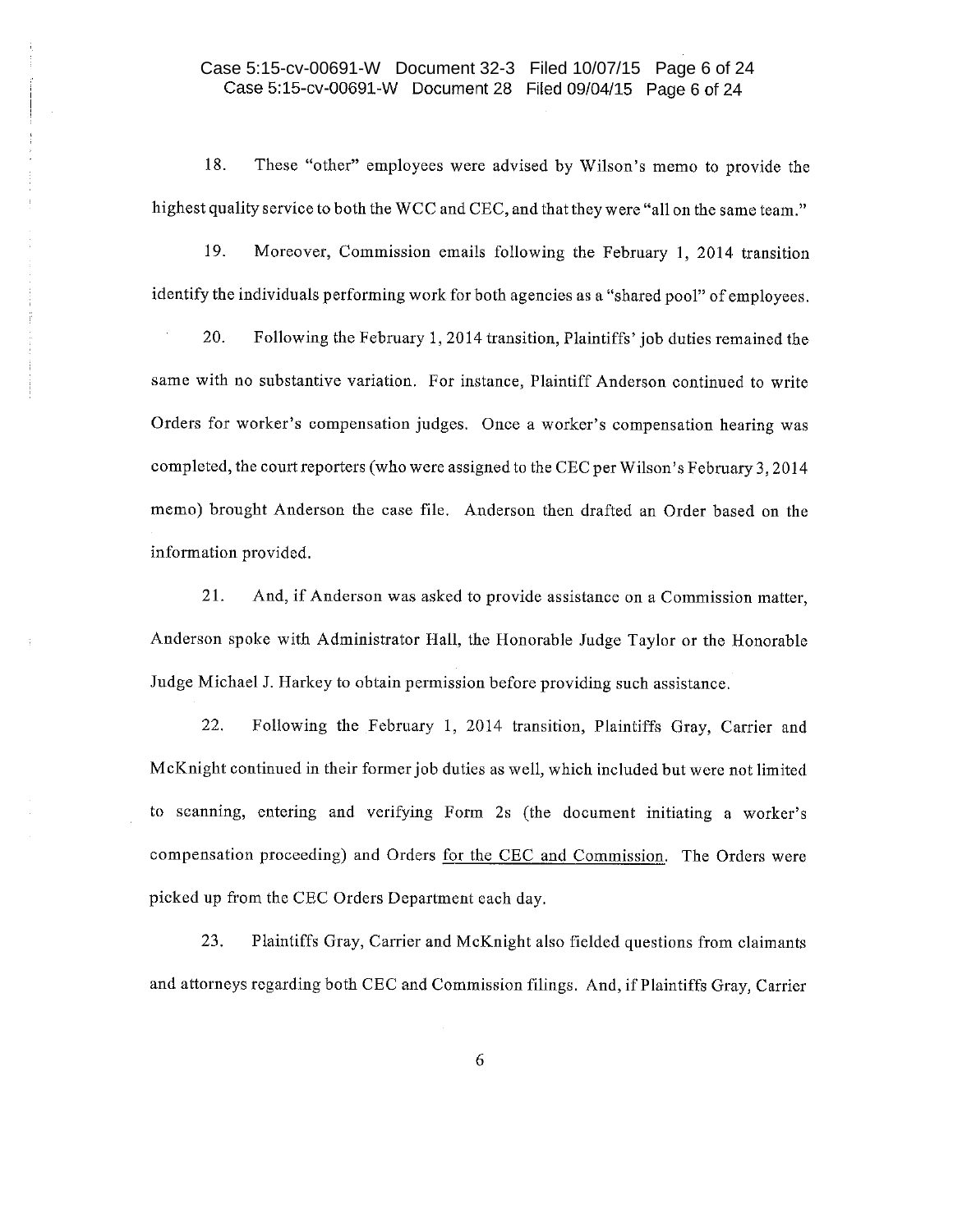# Case 5:15-cv-00691-W Document 32-3 Filed 10/07/15 Page 7 of 24 Case 5:15-cv-00691-W Document 28 Filed 09/04/15 Page 7 of 24

or McKnight had questions regarding whether a claim was to be handled by the CEC or the Commission, they sought direction from CEC Administrator Hall (who acted as a liaison between the Commission and the CEC). Plaintiffs Gray, Carrier and McKnight would then either file the Form 2 with the CEC or Commission or call the claimant or attorney back and advise them how to file it.

24. Plaintiff McKnight also created the new case files in both the CEC and Commission database. And, Plaintiff McKnight mailed various forms to claimants and attorneys for both the CEC and Commission.

25. As part of the legislation creating the Commission, 85A O.S. § 124A (1) mandated that "[t]here shall be no reduction-in-force as a result of the transfer" of OWCC operations to the Commission and CEC.

26. However, in or around June 2014, Plaintiffs began hearing rumors that a reduction-in-force was going to occur. Thus, Plaintiff McKnight asked CEC Judge Harkey whether there was going to be a lay off. Judge Harkey told McKnight that the CEC was not going to be able to keep all of the employees, and suggested that McKnight begin looking for another job.

27. Thereafter, McKnight asked her supervisor, Kathryn Fothergill, about the rumored lay off. Fothergill told McKnight that no one was going to lose their jobs.

28. And, Defendant Executive Director Rick Farmer and other management-level employees made affirmative statements that the Plaintiffs' jobs were not in jeopardy. In fact,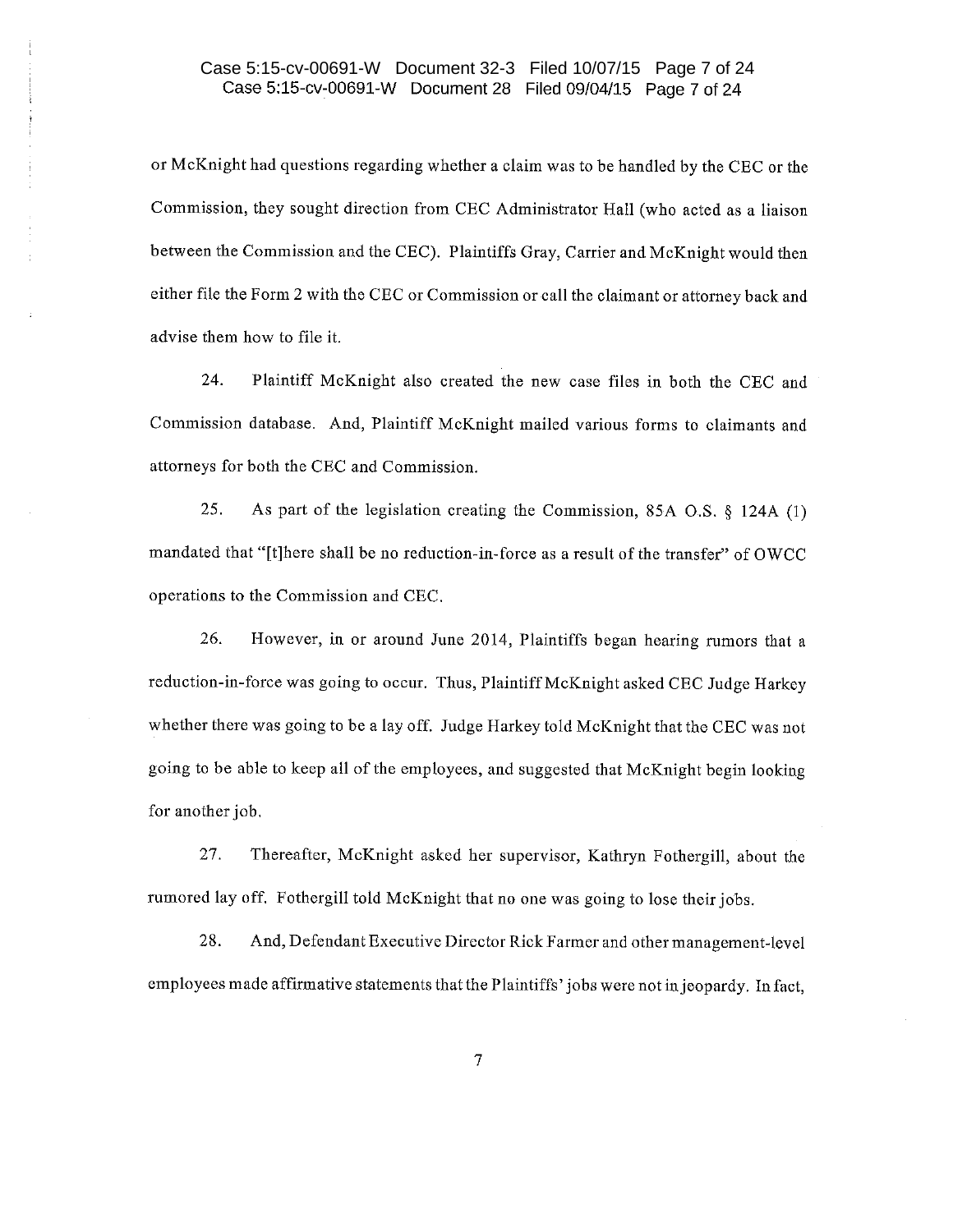# Case 5:15-cv-00691-W Document 32-3 Filed 10/07/15 Page 8 of 24 Case 5:15-cv-00691-W Document 28 Filed 09/04/15 Page 8 of 24

in or around the last week of June 2014, Farmer stated that no one would be losing their job, although employees may be assigned different job duties with either the Commission or CEC moving forward. And, around that time, employees were asked to complete a form similar to a job application providing information regarding their prior work history and education.

29. Contrary to such legislation and assurances, on or about July 9, 2014, Defendants' employees were told that they were to attend one of two mandatory meetings with Farmer. Employees who attended the first meeting were told they would be keeping their jobs. And, employees called into the second meeting were told they were being terminated effective immediately.

30. Sixteen (16) employees were terminated. Plaintiffs Carrier, Gray and McKnight were terminated during this meeting. And, Plaintiff Anderson, who had been off work due to a serious medical condition (and released from the hospital on or about July 1, 2014), was called at her home and informed of her termination by Deputy Director Cliff Cypert. Anderson had never met Cypert.

All of the terminated individuals were over the age of forty (40), except one 31. individual who had only worked for Defendants for less than one (1) year.

32. The fifteen  $(15)$  terminated individuals who were over forty  $(40)$  had worked for the OWCC (and later the Commission or CEC) for more than ten (10) years, some more than twenty (20) years (like Plaintiffs).

33. Farmer alleged that such terminations were due to a lack of funding. However,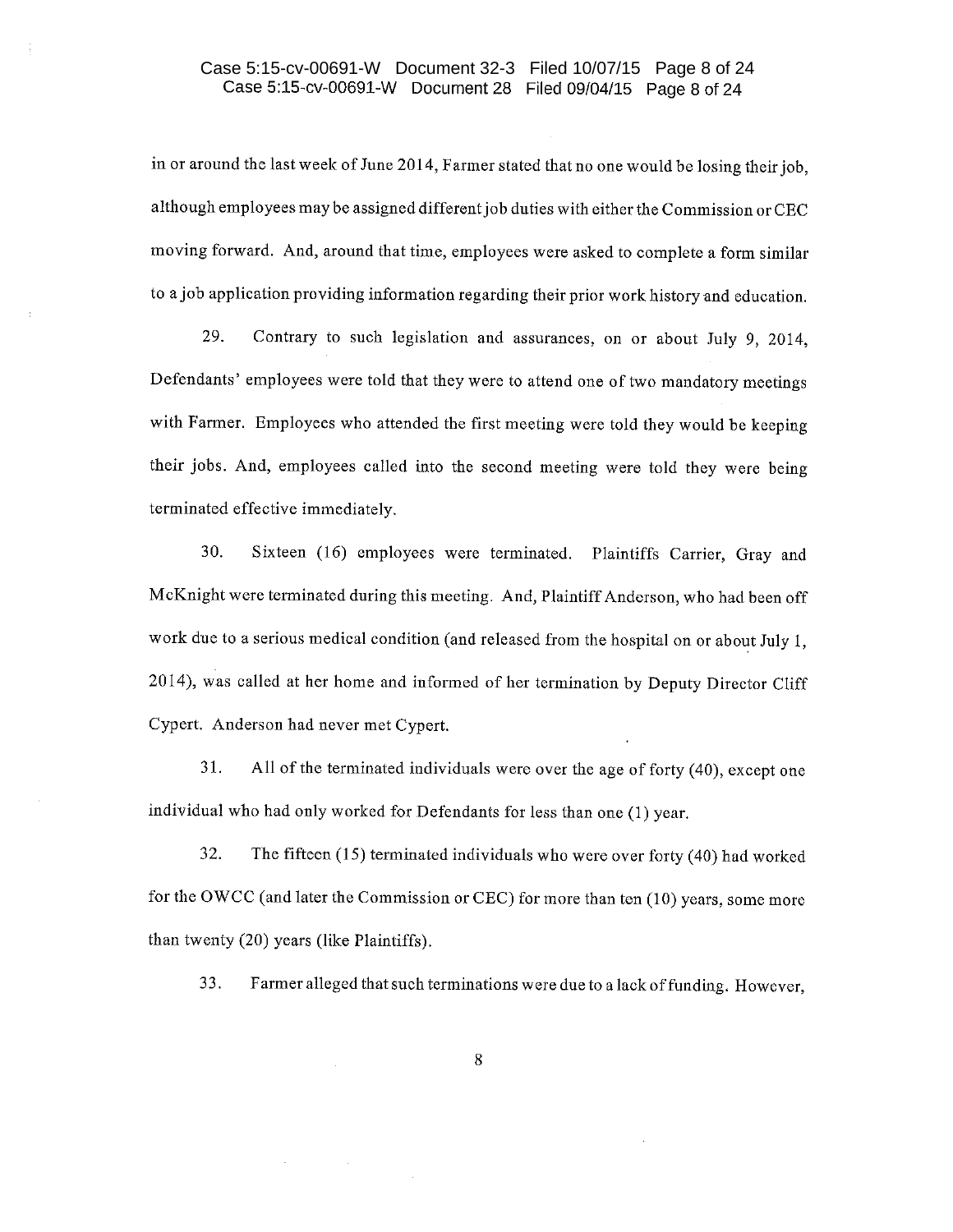# Case 5:15-cv-00691-W Document 32-3 Filed 10/07/15 Page 9 of 24 Case 5:15-cv-00691-W Document 28 Filed 09/04/15 Page 9 of 24

such proffered reason was merely pretext for unlawful motive.

34. Despite this "lack of funding" reason, Farmer had hired approximately thirteen (13) new employees following the Commission/CEC's creation on or about February 1, 2014 (just over four (4) months before the firings). And, none of the newly-hired employees were terminated as a result of this alleged lack of funding.

35. And, upon information and belief, Farmer is a member of the Church of the Nazarene. Many of the newly-hired employees are also members of the Church of the Nazarene. These employees did not have any experience in worker's compensation administration. And, the employees were paid at a higher rate than other employees who had been at the OWCC for years.

36. Farmer referred to this higher rate of pay as the "Nazarene bump." Such higher rate of pay for these new employees is also inconsistent with the alleged "lack of funding" argument.

Further actions also indicated there was no actual "lack of funding" that would 37. justify such terminations. For instance, new furniture and carpet were purchased for the Commission offices following Plaintiffs' terminations on July 9, 2014. And, Counselor Eric Russell (believed to be in his 30s) was given a significant pay increase following the reduction-in-force.

38. Moreover, email correspondence exchanged in or around June and July 2014 shows that the Commission and CEC agreed to separate all funding and personnel, rather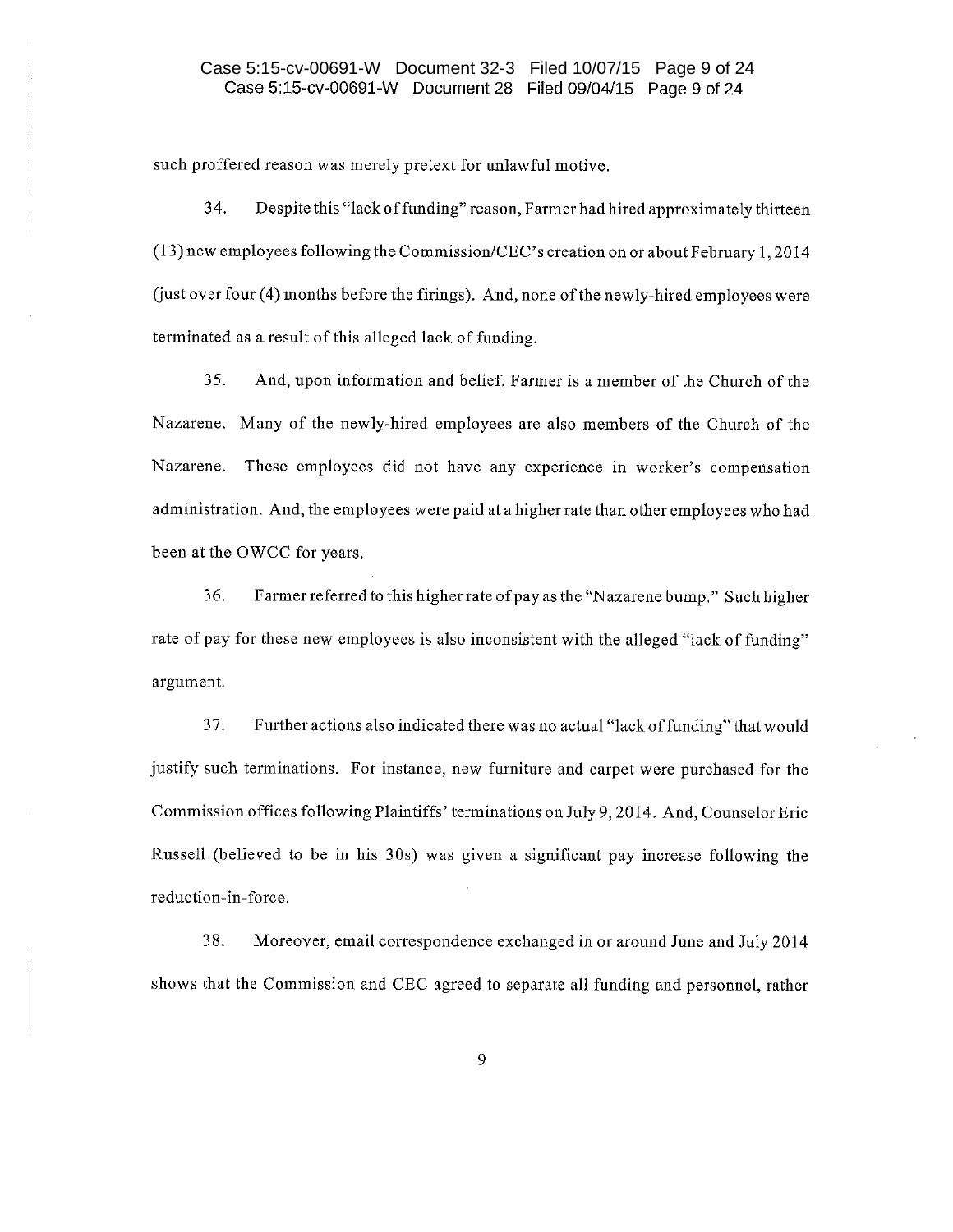# Case 5:15-cv-00691-W Document 32-3 Filed 10/07/15 Page 10 of 24 Case 5:15-cv-00691-W Document 28 Filed 09/04/15 Page 10 of 24

than share resources as it had since February 1, 2014. The correspondence further shows that the CEC was given the opportunity to select the individuals it wished to retain following the separation. According to email correspondence, the CEC opted to retain approximately twenty-two (22) employees.

39. The Plaintiffs were not retained by either the Commission or CEC in favor of younger employees. For instance, Matt Hanke (believed to be in his 30s) was selected to perform Plaintiff Gray's job function entering CEC Orders. Gray had recently trained Hanke to perform this function prior to her termination.

40. As a direct and proximate result of Defendants' actions, Plaintiffs have suffered the injuries described hereafter.

#### **COUNT I - DECLARATORY JUDGMENT**

For their first cause of action, Plaintiffs incorporate all prior allegations and further allege and state as follows.

41. This count is brought by Plaintiffs McKnight, Carrier, Gray and Anderson against Defendants Commission and CEC.

42. The acts described above constitute violations of 85A O.S. §124A(1) and 25 O.S. §301, et seq.

43. Title 85A O.S. §124A(1) provides that "[a]ll unexpended funds, assets, property, records, personnel and any outstanding financial obligations and encumbrances of the Workers' Compensation Court before February 1, 2014, are hereby transferred to the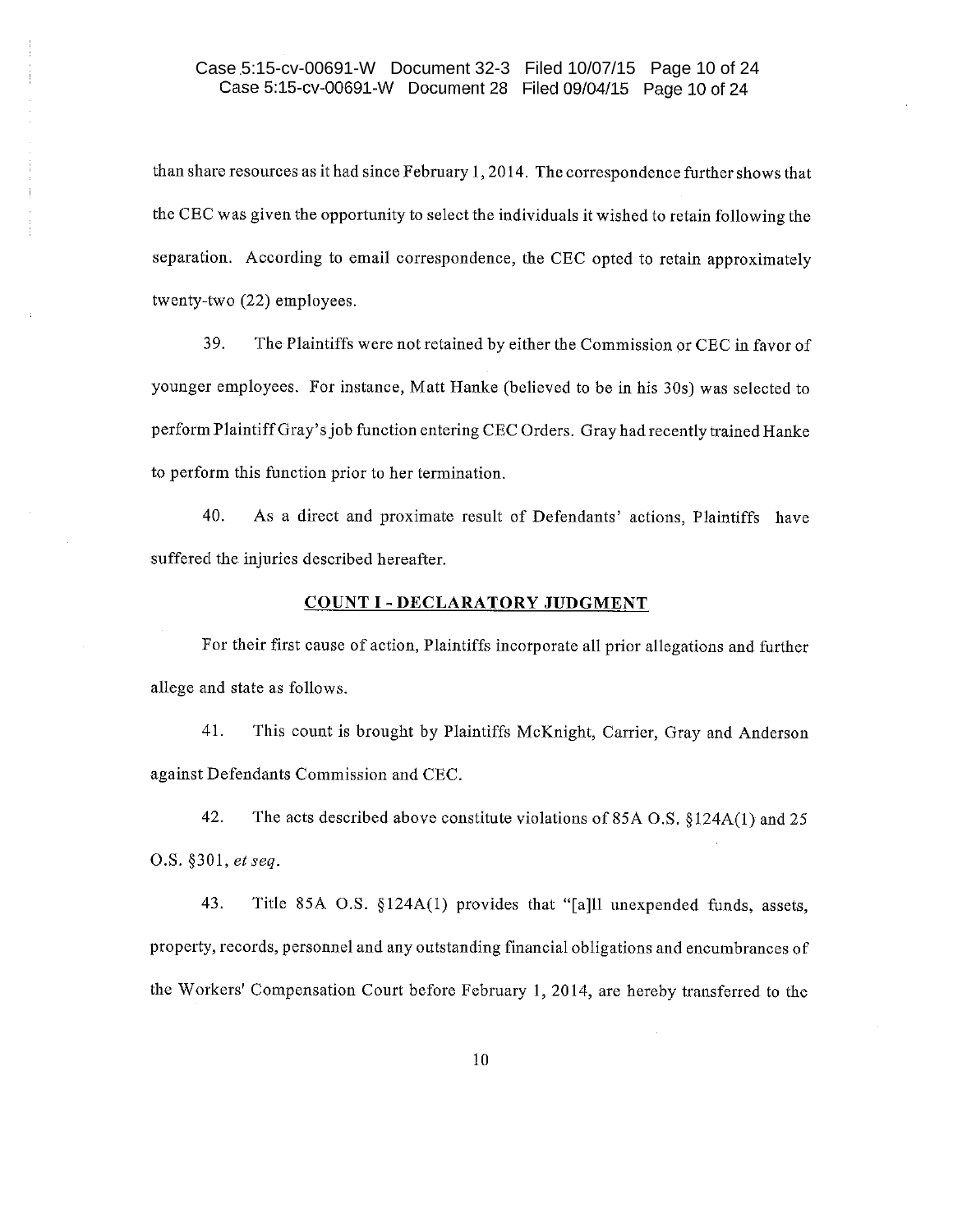# Case 5:15-cv-00691-W Document 32-3 Filed 10/07/15 Page 11 of 24 Case 5:15-cv-00691-W Document 28 Filed 09/04/15 Page 11 of 24

Workers' Compensation Commission. The personnel transferred shall retain leave, sick and annual time earned and any retirement and longevity benefits which have accrued during their employment with the state. The salaries of employees who are transferred shall not be reduced as a direct and immediate result of the transfer. There shall be no reduction-in-force as a result of the transfer."

44. In direct violation of this statute, Plaintiffs were part of a reduction-in-force resulting from the transfer.

45. Further, the meetings wherein the termination decisions were made occurred in violation of 25 O.S. §301, et seq. Specifically, Commission Meeting Agendas for January 16, 2014, May 30, 2014, and June 19, 2014 list as items of discussion "personnel needs and related budget priorities." The agendas reference personnel actions "related to 2015 budget" and "funding and assignments" for the fiscal year. But the agendas fail to specifically state the nature of the actions taken or to be taken in the future regarding the reduction in force or the termination of specific personnel as required by statute.

46. Commissioner Denise Engle was not given the opportunity to provide input into Plaintiffs' terminations. Engle stated that she was only briefly shown a list of employees being relieved and was not given an opportunity for input nor allowed to retain the list. Engle further stated that the Commission did not meet or vote on the list (of individuals being terminated) or on the severance packages offered to the terminated employees.

47. As such, pursuant to 12 O.S. §1651, et seq., Plaintiffs seek a judicial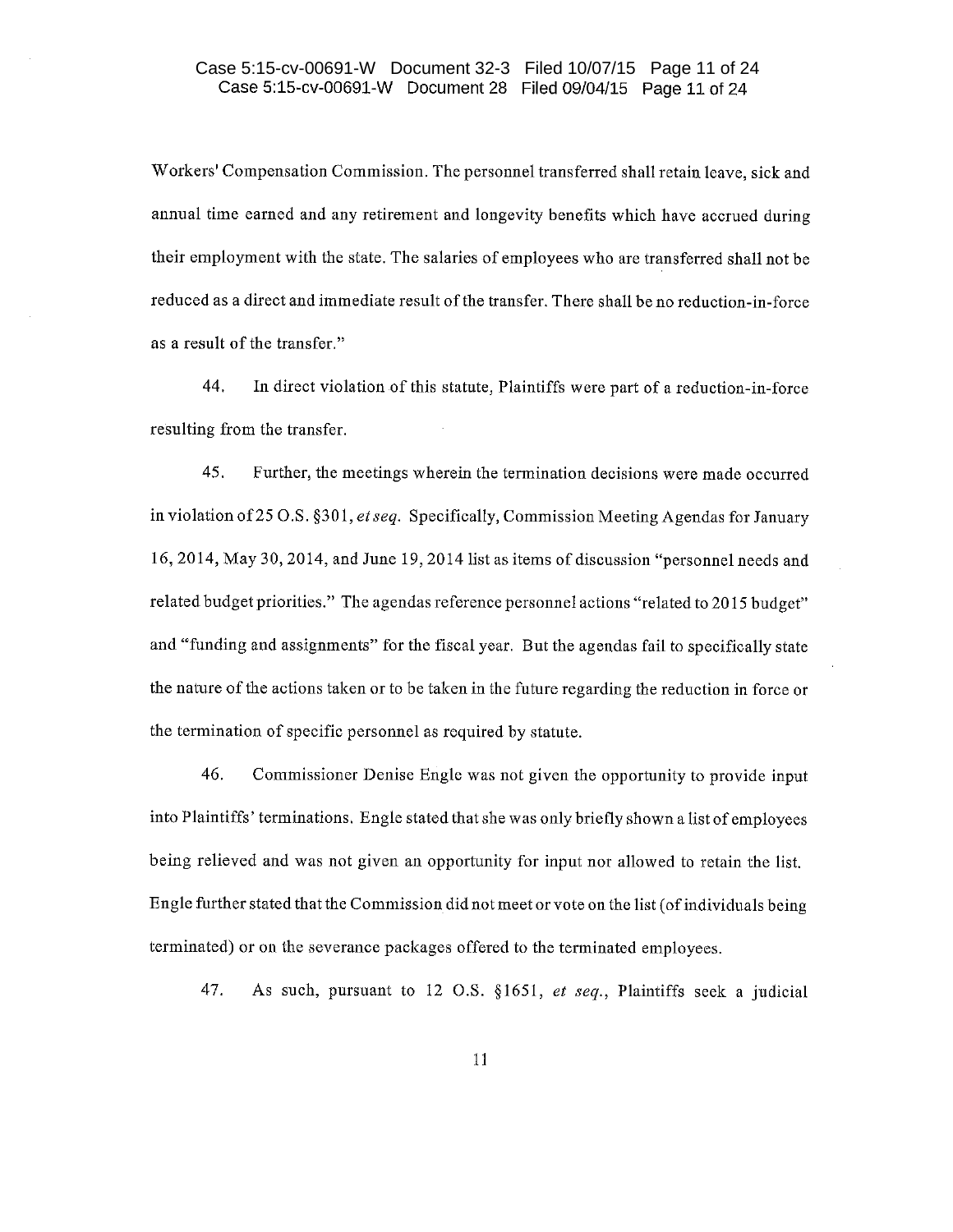# Case 5:15-cv-00691-W Document 32-3 Filed 10/07/15 Page 12 of 24 Case 5:15-cv-00691-W Document 28 Filed 09/04/15 Page 12 of 24

declaration that their terminations as a result of reduction in force were legislatively prohibited by 85A O.S.  $\S 124A(1)$  and in violation of the Open Meeting Act, 25 O.S.  $\S 301$ . et seq.

## **COUNT II - Oklahoma Constitutional Violation**

For their second cause of action, Plaintiffs incorporate all prior allegations and further allege and state as follows.

48. This count is brought by Plaintiffs McKnight, Carrier, Gray and Anderson against all Defendants.

49. The acts as described above constitute a violation of the Oklahoma Constitution Article 2  $§$  7.

50. 85A O.S. §124A(1) and the statements made by Commission and CEC officials that Plaintiffs' jobs were not in jeopardy created a vested property interest in Plaintiffs' continued employment.

51. Plaintiffs and the other terminated employees were deprived of such property interest without due process of the law. Plaintiffs were not afforded a hearing or opportunity to be heard and defend their interest. Thus, Plaintiffs' constitutional right to due process has been violated.

52. Further, Defendants decision to terminate Plaintiffs' employment was an arbitrary decision resulting in an unfair and unreasonable impact on Plaintiffs' life, liberty and property thereby violating Plaintiffs' right to substantive due process.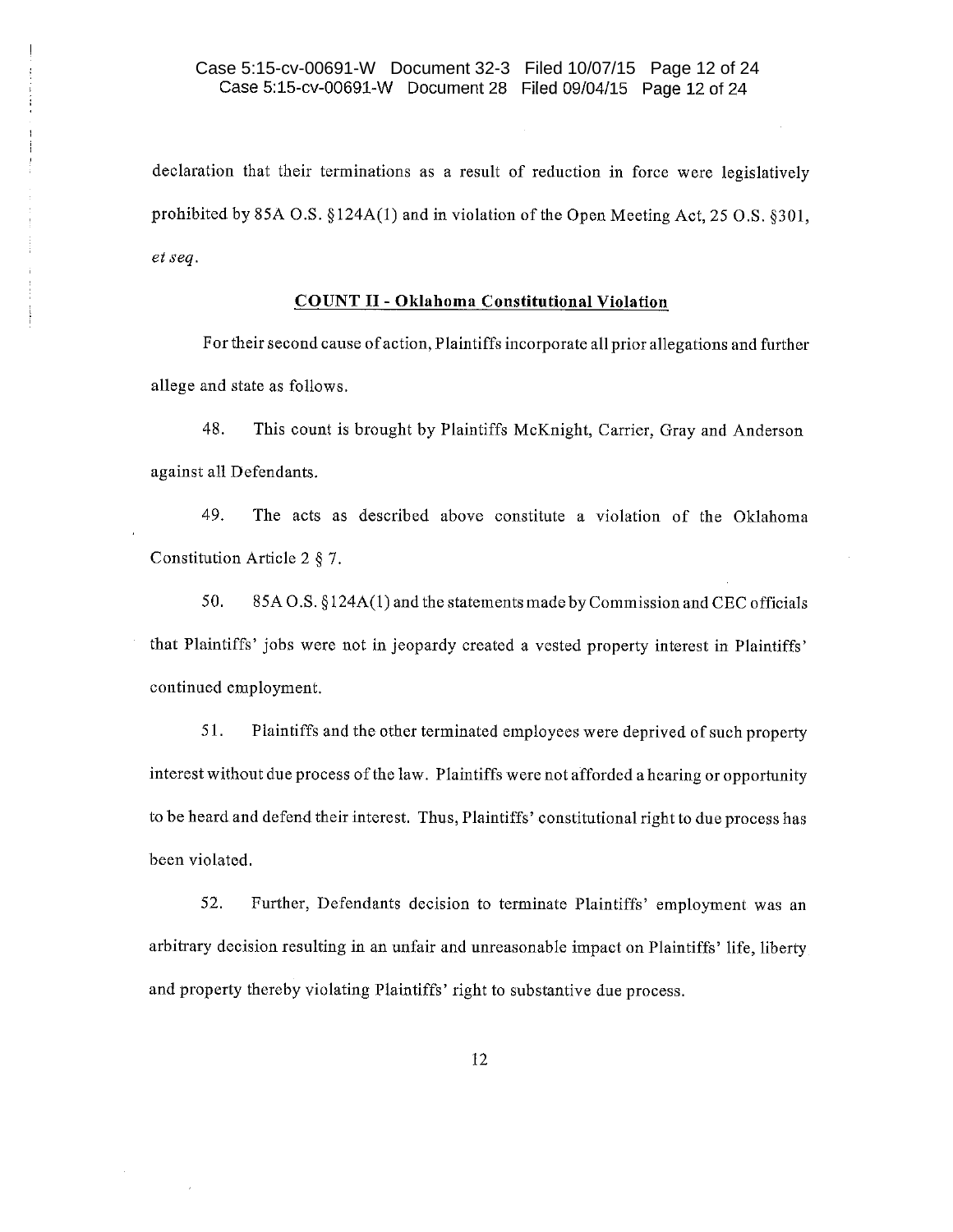53. Plaintiffs are entitled to recovery of all damages or other relief allowed by state law.

#### **COUNT III - BURK TORT**

For their third cause of action, Plaintiffs incorporate all prior allegations and further allege and state as follows:

54. This count is brought by Plaintiffs McKnight, Carrier, Gray and Anderson against Defendants Commission and CEC.

55. The conduct alleged above constitutes a Burk tort, as Plaintiffs' terminations violated Oklahoma public policy embodied in 85A O.S. §124A(1), the Open Meeting Act, 25 O.S. §301, et seq., and the Oklahoma Constitution.

56. As a direct and proximate result of Defendants' actions, Plaintiffs have suffered injuries and are entitled to recovery of all damages or other relief allowed by state law.

## **COUNT IV - Age Discrimination**

For their fourth cause of action, Plaintiffs incorporate all prior allegations and further allege and state as follows.

This count is brought by Plaintiffs McKnight, Carrier, Gray and Anderson 57. against Defendants Commission and CEC only.

58. The matters alleged above constitute violations of the OADA in the form of age discrimination.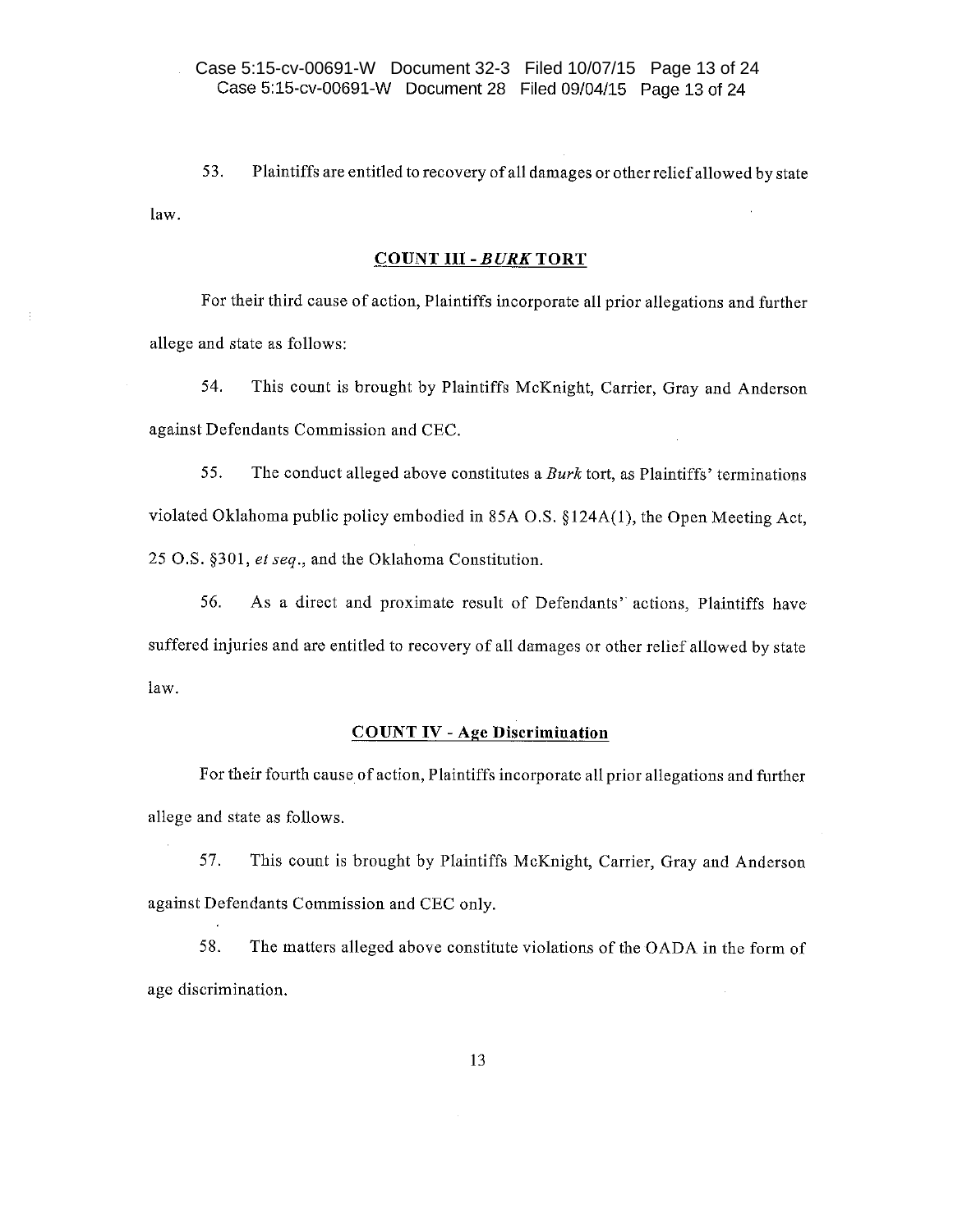# Case 5:15-cv-00691-W Document 32-3 Filed 10/07/15 Page 14 of 24 Case 5:15-cv-00691-W Document 28 Filed 09/04/15 Page 14 of 24

59. Plaintiffs are entitled to relief under the OADA because, at all times relevant to this action, they were over the age of forty (40), qualified for their jobs, they were terminated, and their jobs were either not eliminated or they were treated less favorably than significantly younger, similarly-situated employees.

60. As damages, Plaintiffs have suffered lost earnings, past and future, and other equitable and compensatory damages allowed by the OADA, including attorneys fees and costs.

61. Plaintiffs are entitled to liquidated damages based upon Defendants' willful misconduct.

### **COUNT V - Title VII Religious Discrimination**

For their fifth cause of action, Plaintiffs incorporate all prior allegations and further allege and state as follows.

62. This count is brought by Plaintiffs McKnight, Carrier, Gray and Anderson against Defendant Commission only.

63. The matters alleged above constitute violations of Title VII of the Civil Rights Act of 1964 in the nature of religious discrimination. Specifically, Plaintiffs were treated less favorably than individuals who shared the same religious beliefs as Defendant Farmer and were terminated as a result.

64. As damages, Plaintiffs have suffered lost earnings, past and future, emotional distress and other equitable and compensatory damages allowed by the Civil Rights Act of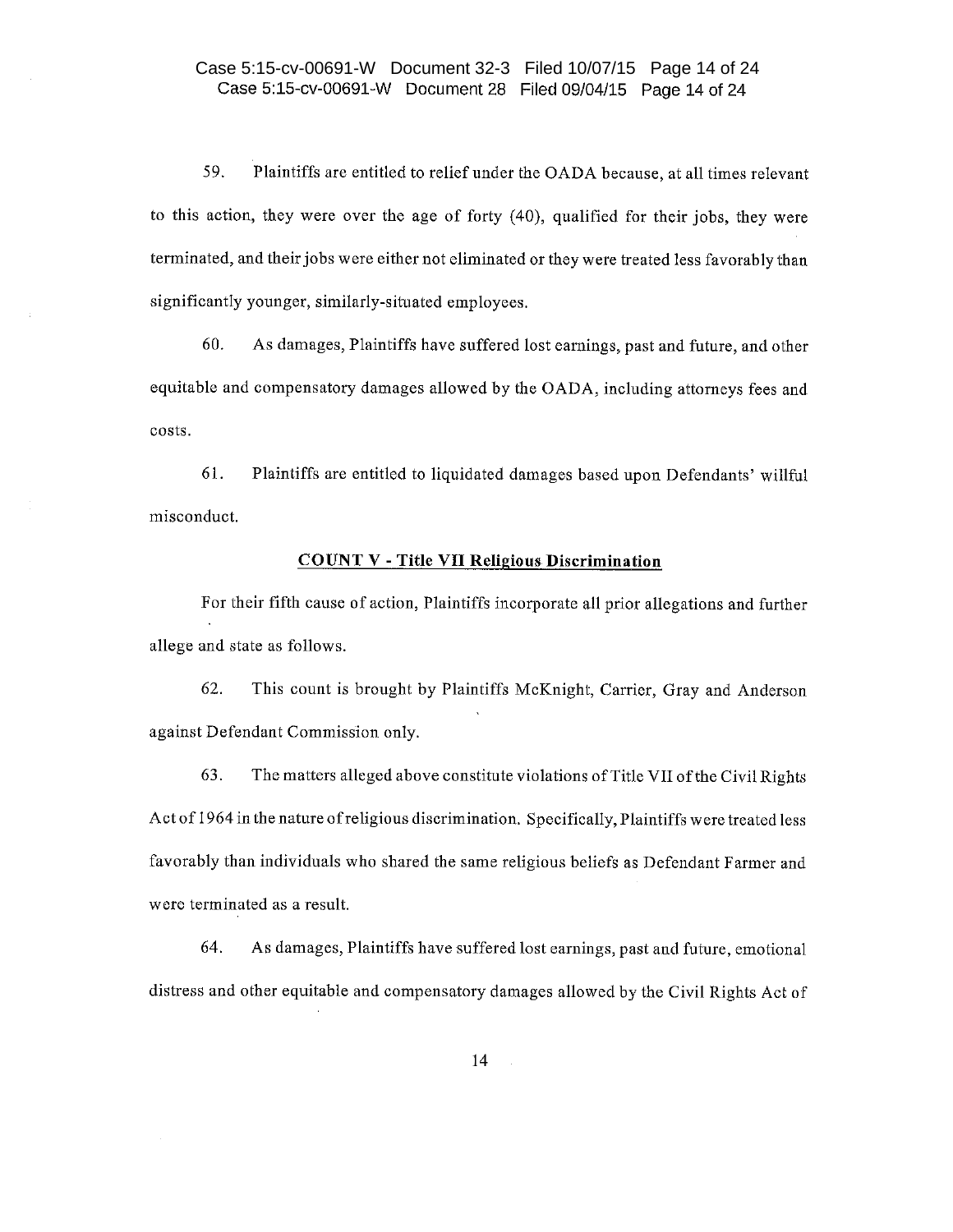1991.

### **COUNT VI - OADA Religious Discrimination**

For their sixth cause of action, Plaintiffs incorporate all prior allegations and further allege and state as follows.

65. This count is brought by Plaintiffs McKnight, Carrier, Gray and Anderson against Defendant Commission only.

66. The matters alleged above constitute violations of OADA in the nature of religious discrimination. Specifically, Plaintiffs were treated less favorably than individuals who shared the same religious beliefs as Defendant Farmer and were terminated as a result.

67. As damages, Plaintiffs have suffered lost earnings, past and future, liquidated damages, attorneys fees and costs and other equitable and compensatory damages allowed by state law.

## **COUNT VII - Interference with Contract**

For their seventh cause of action, Plaintiffs incorporate all prior allegations and further alleges and states as follows:

68. This count is brought by Plaintiffs McKnight, Carrier, Gray and Anderson and goes against Defendants Farmer, Wilson and Gilliland.

The acts above-described constitute unlawful tortious interference with a 69. contractual/employment relationship. Defendants' actions were malicious and caused an actual harm to Plaintiffs' employment relationship with Defendants Commission and CEC.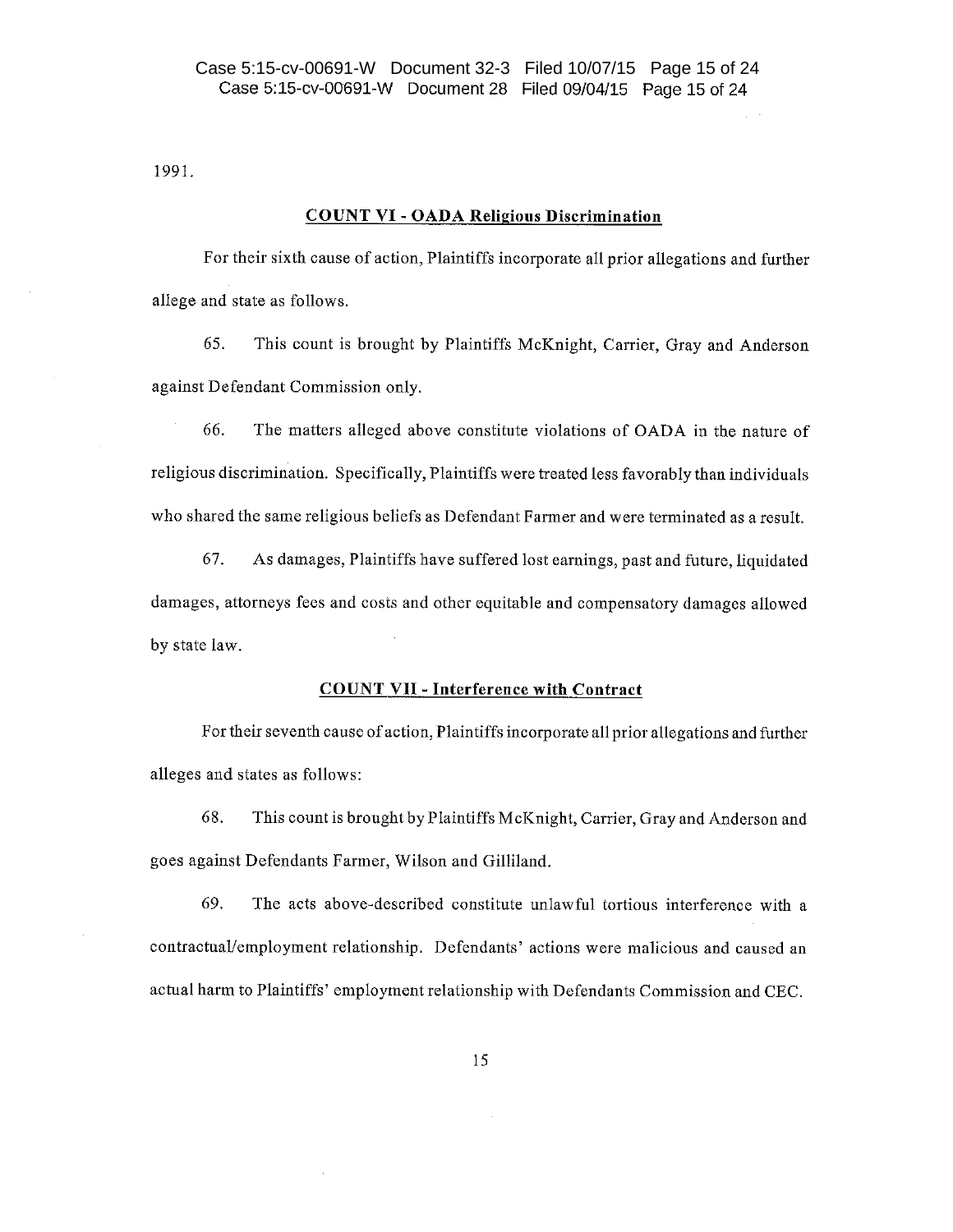Defendants had no justification, excuse, or privilege for such interference.

70. As a result, Plaintiffs are entitled to all damages allowed by state law.

### **COUNT VIII - Interference with Prospective Economic Advantage**

For their eighth cause of action, Plaintiffs incorporate all prior allegations and further alleges and states as follows:

71. This count is brought by Plaintiffs McKnight, Carrier, Gray and Anderson and goes against Defendants Farmer, Wilson and Gilliland.

72. The acts above-described constitute unlawful tortious interference with Plaintiffs' prospective economic advantage.

73. 85A O.S. §124A(1) and the statements made by Commission and CEC officials that Plaintiffs' jobs were not in jeopardy created a reasonable expectation for profit, i.e. continued employment.

74. Defendants had knowledge of this relationship and/or expectancy.

75. Defendants intentionally induced or caused a breach or termination of Plaintiffs' relationship or expectancy.

76. Such breach resulted in damage to Plaintiffs.

77. As a result, Plaintiffs are entitled to all damages allowed by state law.

#### **COUNT IX - FMLA Retaliation**

For their ninth cause of action, Plaintiffs incorporate all prior allegations and further allege and state as follows: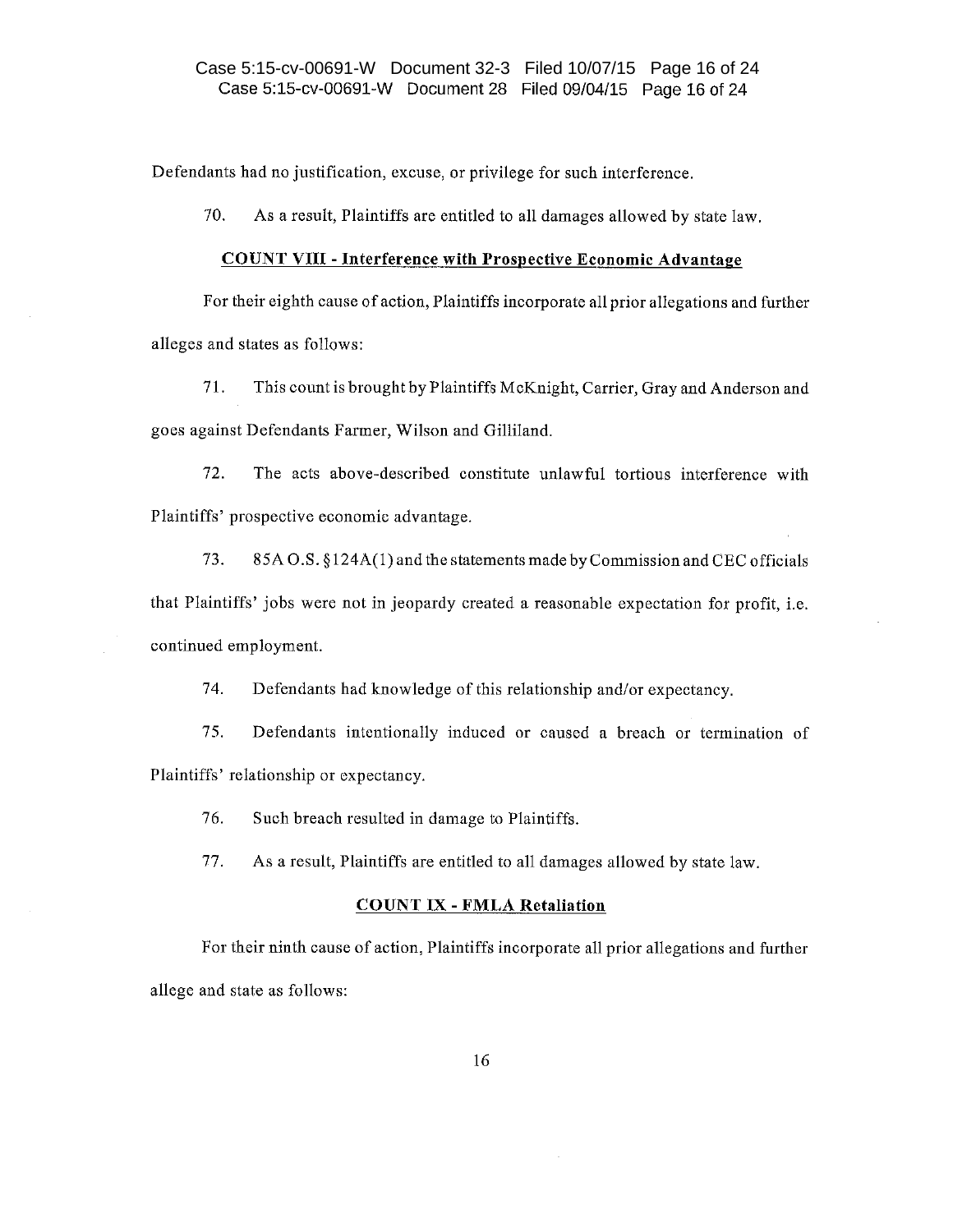78. This count is brought by Plaintiffs Gray, Anderson and Carrier and goes against all Defendants.

#### Plaintiff Gray <u>A.</u>

79. While employed with Defendants, Plaintiff Gray took medical leave to care for family members with serious medical conditions. For instance, Gray's husband had five (5) surgeries from in or around 2011 to 2013 on his shoulder and neck. Gray was required to care for her husband during each recovery and was off work approximately one (1) week for each surgery.

80. Also, in or around July 2013, Gray began taking intermittent time off to care for her seriously ill father and brother. Gray's father and brother required constant care, including transportation to and from medical appointments. Such leave was qualifying leave under the FMLA. Gray intermittently took such leave until in or around February 2014.

81. Both Commission and CEC representatives were aware that Gray used FMLA leave. Particularly, before February 1, 2014, Gray notified OWCC management-level employees, including her supervisor Chris Herndon, that she was taking this FMLAqualifying leave. Gray also asked Administrator Hall (who was later assigned to the CEC) whether she should apply for FMLA, since she was missing time to care for her family members. Hall advised that this was not necessary because Gray had available leave time. Moreover, the Worker's Compensation Court Judges (assigned to the CEC), including but not limited to the Honorable Judge Harkey, were aware that Gray was missing work to care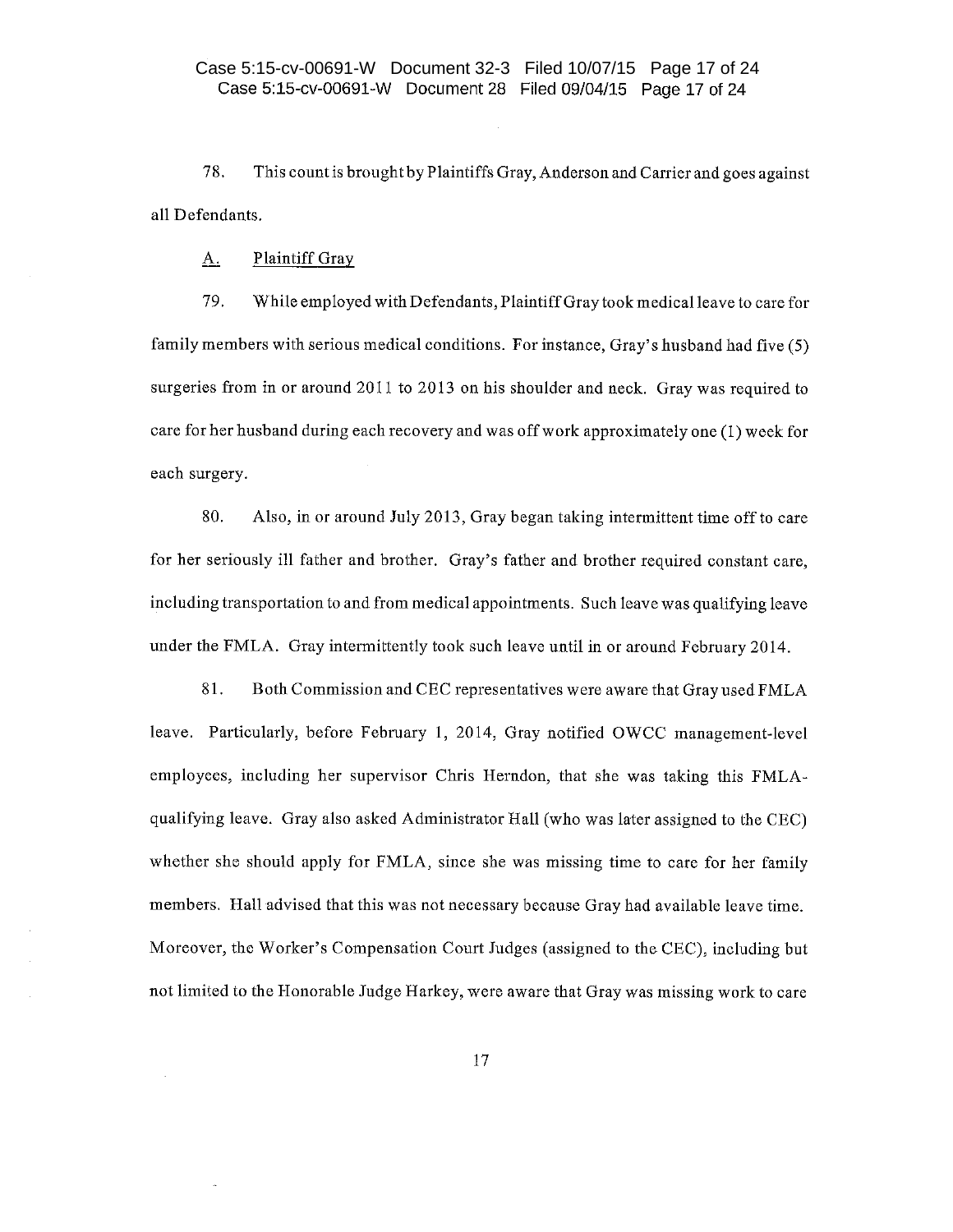for her ill family members.

#### **B. Plaintiff Anderson**

82. Beginning in or around November 2013, Plaintiff Anderson was off work for approximately two (2) weeks to care for her mother, who was suffering from a serious medical condition and could not care for herself. After her return to work, Anderson was off work intermittently to take her mother to necessary medical appointments. Such leave was protected leave under the FMLA.

83. And, on or about June 23, 2014, Anderson was off work on sick leave. The following day, Anderson was admitted to the hospital for severe infections in her kidneys. bladder and blood stream. Anderson was discharged from the hospital on or about July 1, 2014 but was not released to return to work at that time.

Anderson notified CEC Administrator Hall that she was admitted to the 84. hospital. Upon information and belief, Hall reported Anderson's hospitalization to the CEC Judges and her co-workers.

**Plaintiff Carrier**  $\mathbf{C}$ .

85. In or around May 2014, Carrier took approximately three (3) weeks of FMLA leave to care for her mother who had surgery due to a serious health condition. Carrier was initially off work for two (2) weeks, but was required to take additional days off when her mother was readmitted to the hospital.

86. Then, in or around June 2014, Carrier notified MIS/Data Processing Supervisor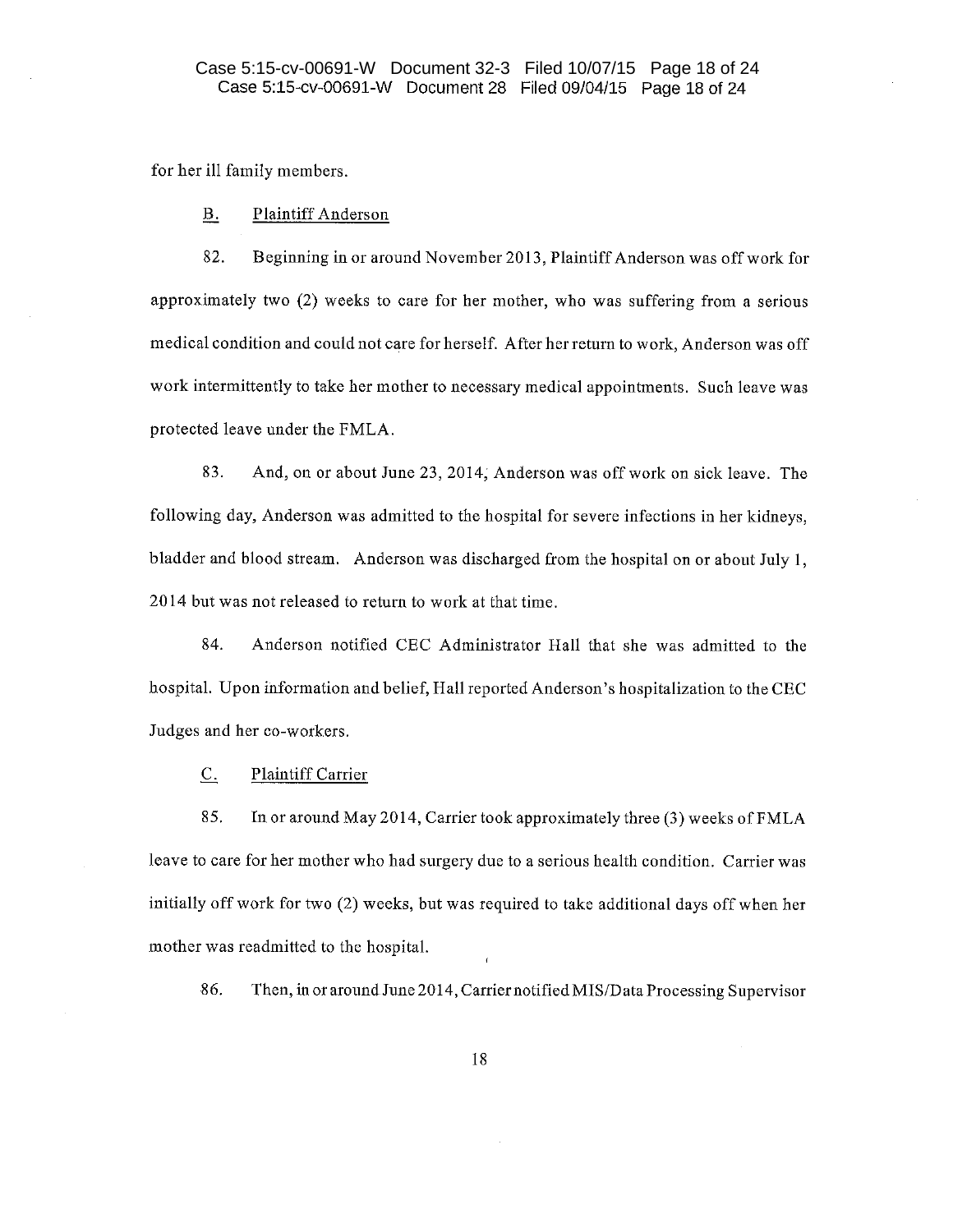# Case 5:15-cv-00691-W Document 32-3 Filed 10/07/15 Page 19 of 24 Case 5:15-cv-00691-W Document 28 Filed 09/04/15 Page 19 of 24

Chris Herndon that she would need to be off additional time due to the readmittance. Upon doing so, Herndon asked several questions about why Carrier needed to be off work and asked personal questions regarding why Carrier's other family members would not "step up" to care for her mother. Carrier explained that her other family members were not capable of caring for her mother, but Herndon's comments forced Carrier to return to work earlier than her leave would have covered. In fact, at that time, Carrier had hundreds of leave hours available which she accrued during her tenure with OWCC.

87. Both Commission and CEC representatives were aware of Carrier's leave to care for her mother. In fact, Carrier notified Tammy Samples, Administrative Assistant to the Honorable Judge Harkey (and assigned CEC employee), that she had been leaving work periodically to care for her mother.

88. As a result of this pressure, Carrier took less time off to care for her mother. Thus, Defendants interfered with Carrier's right to take FMLA leave.

89. The matters alleged above constitute retaliation for Plaintiffs' use or attempted use of medical leave in violation of the FMLA, in that Plaintiffs engaged in the use of FMLA leave, they were terminated on or about July 9, 2014, and there is a causal connection between the use of leave and their terminations.

90. Plaintiffs were entitled to medical leave because they worked for Defendants Commission and CEC, entities with more than 50 employees within a 75 mile radius of Plaintiffs' work site, for more than one (1) year and for more than 1,250 hours within the one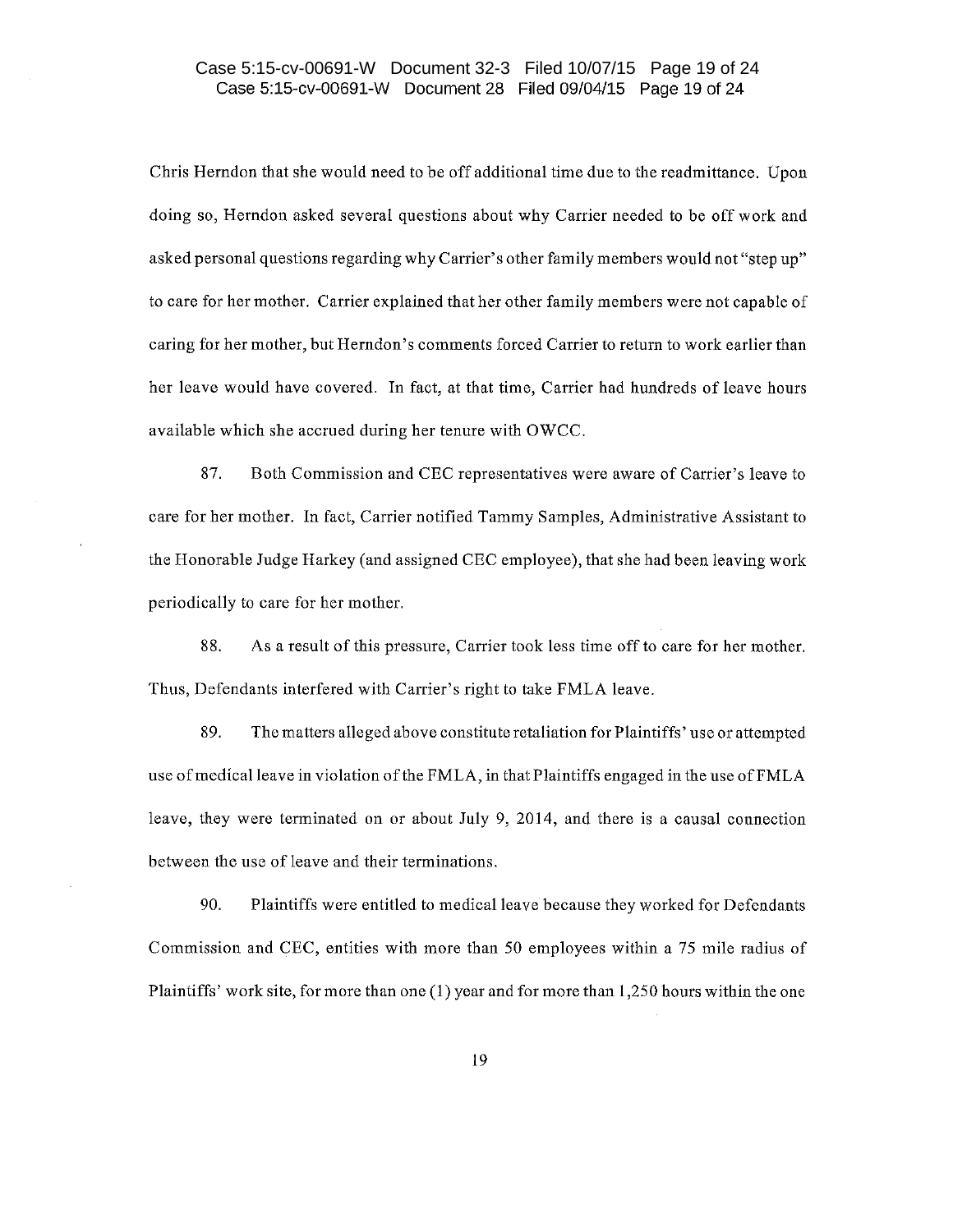year prior to their need for leave.

91. As the direct and proximate result of Defendants' willful conduct, Plaintiffs suffered injuries and are entitled to recovery of all damages or other relief allowed by the FMLA, including but not limited to, lost wages (past and future), liquidated damages, and attorney's fees and costs.

## **COUNT X - FMLA Interference**

For their tenth cause of action, Plaintiffs incorporate all prior allegations and further allege and state as follows:

92. This Count is brought by Plaintiff Carrier and goes against Defendants Commission and CEC.

93. As shown above, representatives of the Commission and CEC were aware of Carrier's need for FMLA-qualifying leave.

94. The matters alleged above constitute interference with Plaintiff Carrier's attempted use of medical leave in violation of the FMLA. Specifically, Plaintiff Carrier took less medical leave to care for her mother than she was entitled to take due to pressure to remain at work.

95. As the direct and proximate result of Defendants' willful conduct, Plaintiffs suffered injuries and are entitled to recovery of all damages or other relief allowed by the FMLA, including but not limited to, lost wages (past and future), liquidated damages, and attorney's fees and costs.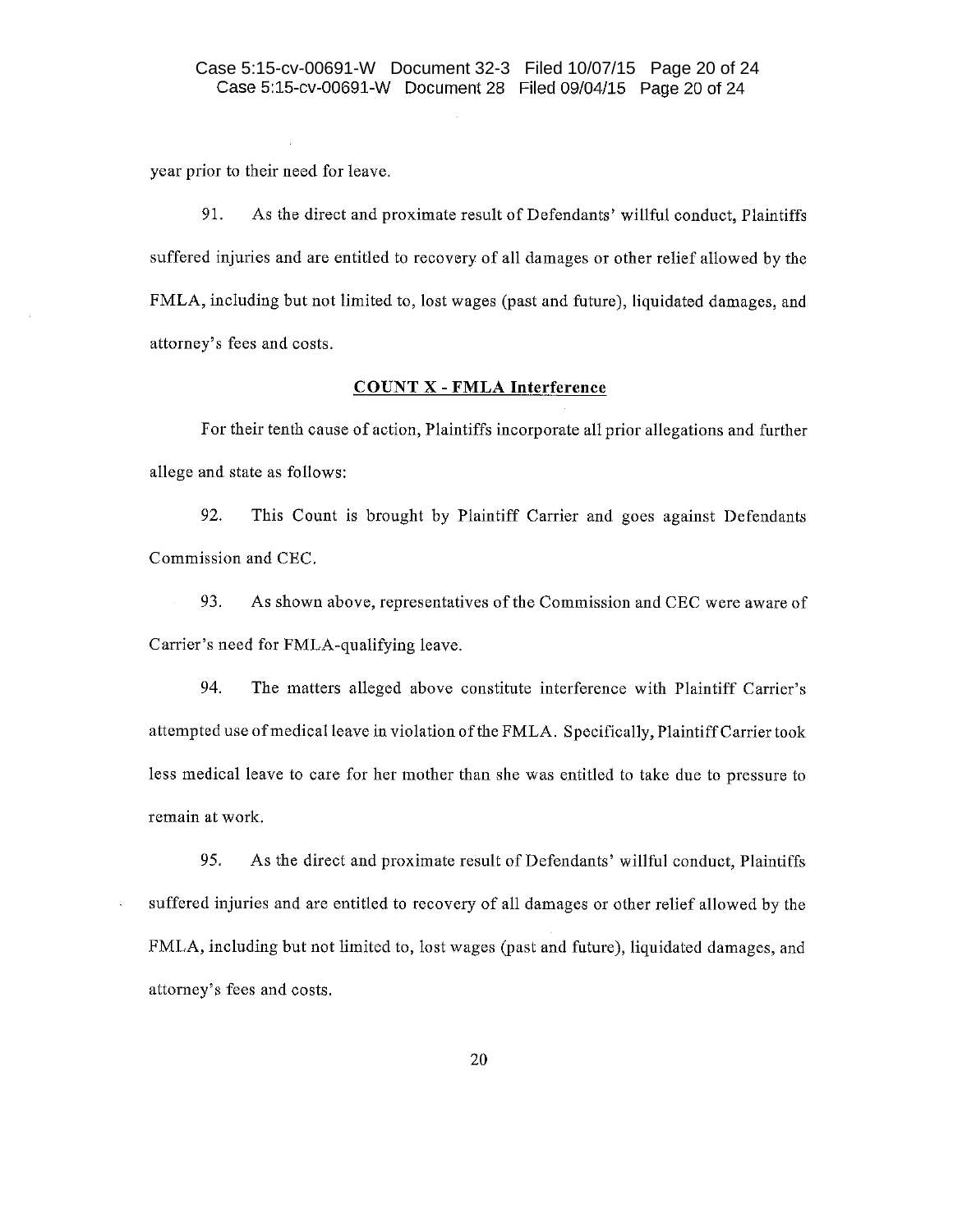# **COUNT XI - Violation of FMLA Right under State Law**

For their eleventh cause of action, Plaintiffs incorporate all prior allegations and further allege and state as follows:

96. This Count is brought by Plaintiffs Gray, Anderson and Carrier and goes against Defendants Commission and CEC only.

97. As shown above, Defendants interfered with Plaintiff Carrier's use of FMLA leave and retaliated against Plaintiffs Gray, Anderson and Carrier for their use of FMLAqualifying medical leave. Defendants' actions were taken in response to Plaintiffs' attempt to exercise their rights under the FMLA.

98. The matters alleged above constitute violations of Plaintiffs' rights to family and medical leave under Oklahoma state law, Okla. Stat. tit. 74 § 840-2.22 and OPM 530:10- $15 - 45.$ 

99. As a direct and proximate result of Defendants' actions, Plaintiffs have suffered injuries and are entitled to recovery of all damages or other relief allowed by Oklahoma state law.

# **COUNT XII - Title VII Disability Discrimination**

For their twelfth cause of action, Plaintiffs incorporate all prior allegations and further allege and state as follows:

100. This Count is brought by Plaintiff Anderson against Defendants Commission and CEC only.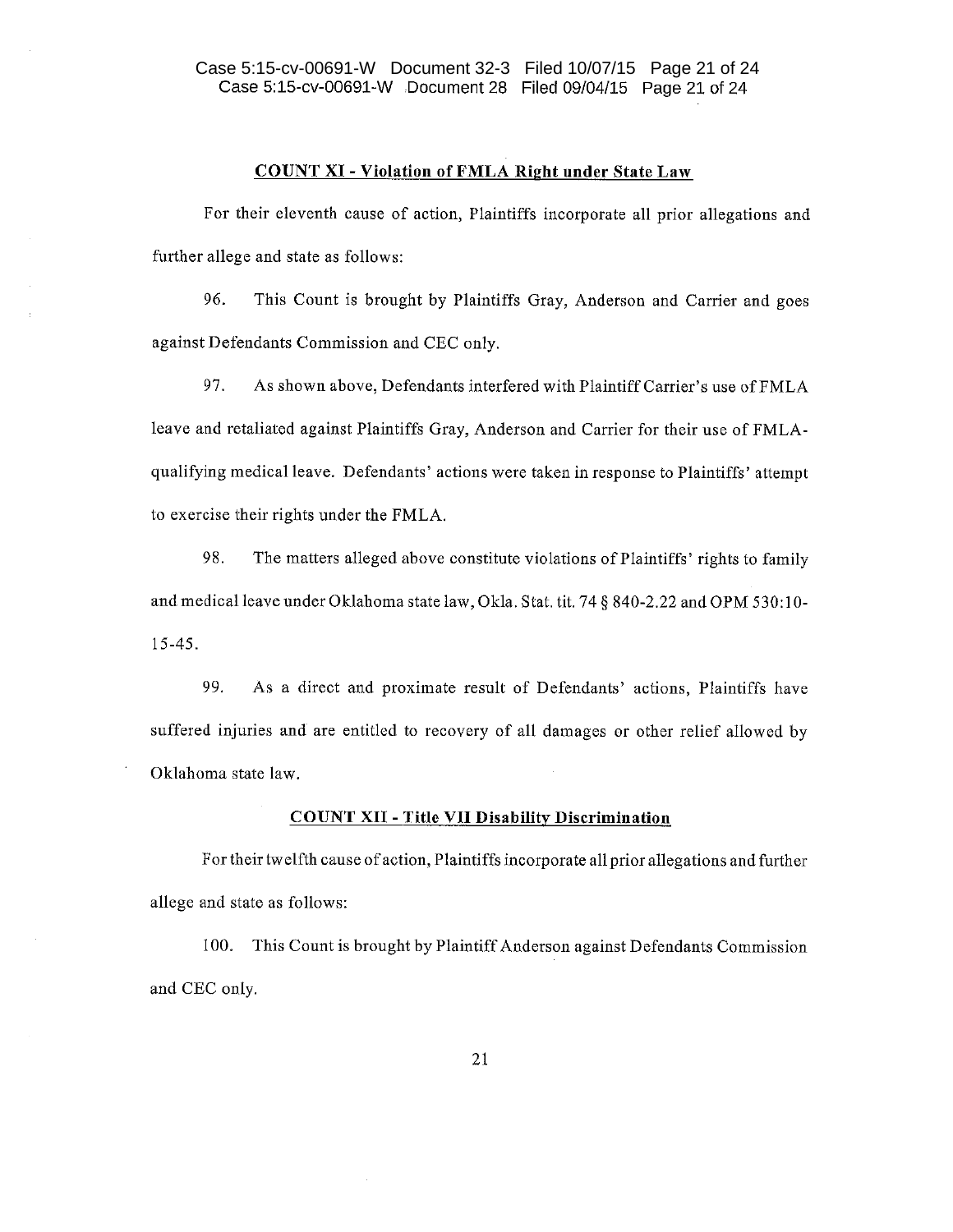## Case 5:15-cv-00691-W Document 32-3 Filed 10/07/15 Page 22 of 24 Case 5:15-cv-00691-W Document 28 Filed 09/04/15 Page 22 of 24

101. The matters alleged above constitute discrimination based on a disability, a record of a disability and/or perceived disabilities in violation of the Rehabilitation Act.

102. Due to her medical conditions resulting in her using medical leave from on or about June 23, 2014 until her termination on or about July 9, 2014, Plaintiff Anderson is a qualified individual with a disability within the meaning of the Rehabilitation Act in that she was disabled, has a record of disability, and/or was perceived as disabled. Further, her disabilities substantially limit and/or limited her in one or more of her major life activities. including but not limited to eating and urinating. Her disabilities impact one or more of her internal bodily processes, including but not limited to digestive and urinary function. However, at all times relevant hereto, she was able to perform the essential functions of her job with or without reasonable accommodations.

103. As a direct and proximate result of Defendants' actions, Plaintiff Anderson has suffered lost income, past and future, emotional distress and other non-pecuniary losses.

#### **COUNT XIII - OADA Disability Discrimination**

For their thirteenth cause of action, Plaintiffs incorporate all prior allegations and further allege and state as follows:

104. This Count is brought by Plaintiff Anderson against Defendants Commission and CEC only.

105. The matters alleged above constitute discrimination based on a disability, a record of a disability and/or perceived disabilities in violation of the OADA.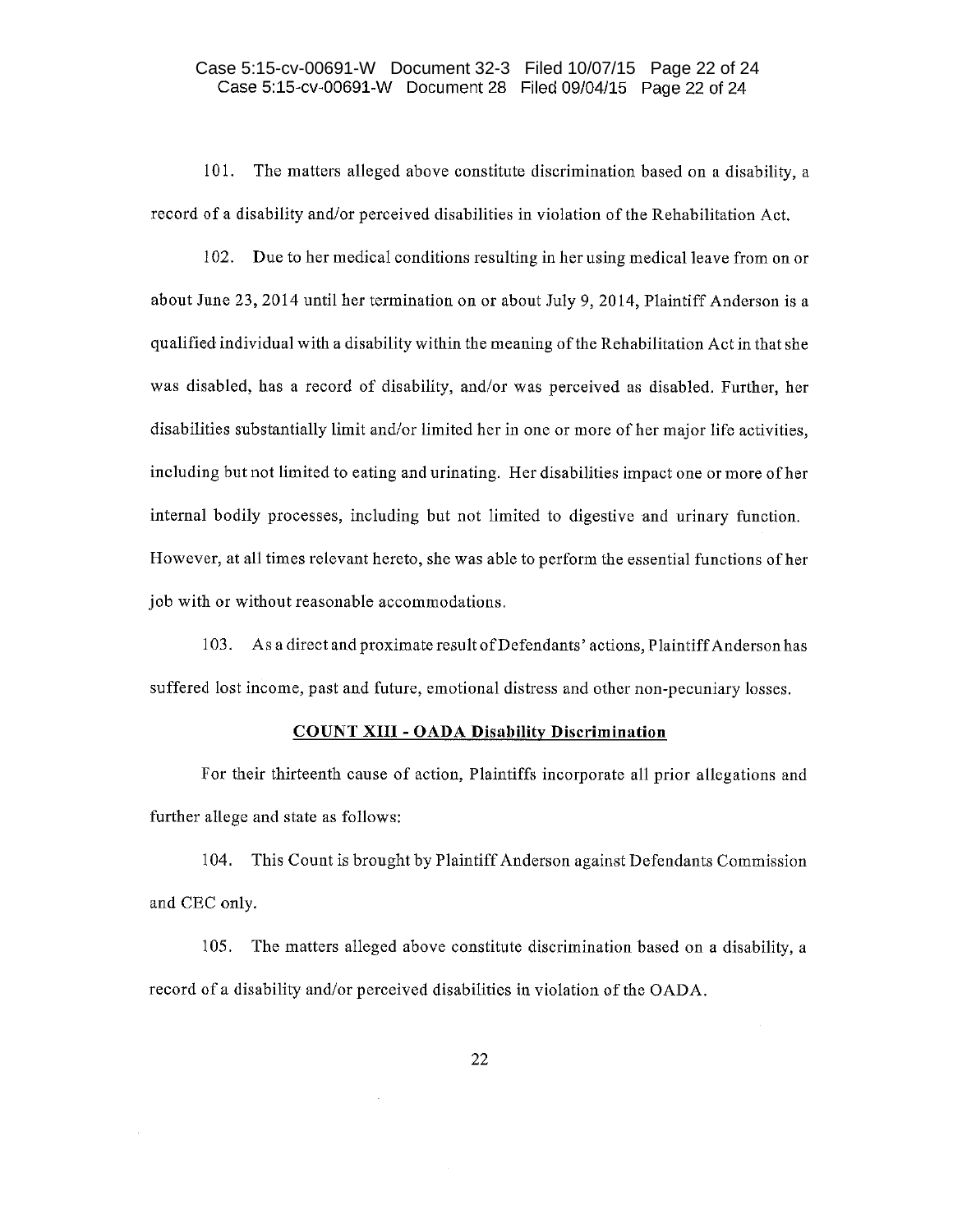106. As damages, Plaintiff Anderson has suffered lost earnings, past and future, liquidated damages, attorneys fees and costs and other equitable and compensatory damages allowed by state law.

#### **REQUEST FOR RELIEF**

WHEREFORE, Plaintiffs pray that this Court enter judgment in favor of the Plaintiffs and against the Defendants and assess actual, compensatory, punitive damages, and liquidated damages, together with pre- and post-judgment interest, costs, attorney's fees and such other relief as this Court may deem equitable and appropriate.

# RESPECTFULLY SUBMITTED THIS 4th DAY OF SEPTEMBER, 2015.

S/Lauren W. Johnston JANA B. LEONARD, OBA# 17844 LAUREN W. JOHNSTON, OBA#22341 LEONARD & ASSOCIATES, P.L.L.C. 8265 S. WALKER OKLAHOMA CITY, OK 73139  $(405)$  239-3800 (telephone) (facsimile)  $(405)$  239-3801 leonardjb@leonardlaw.net johnstonlw@leonardlaw.net

**JURY TRIAL DEMANDED** ATTORNEY LIEN CLAIMED

#### **CERTIFICATE OF SERVICE**

This is to certify that on this 26th day of August, 2015, I electronically transmitted this document to the Clerk of Court using the ECF System for filing and transmittal of a Notice